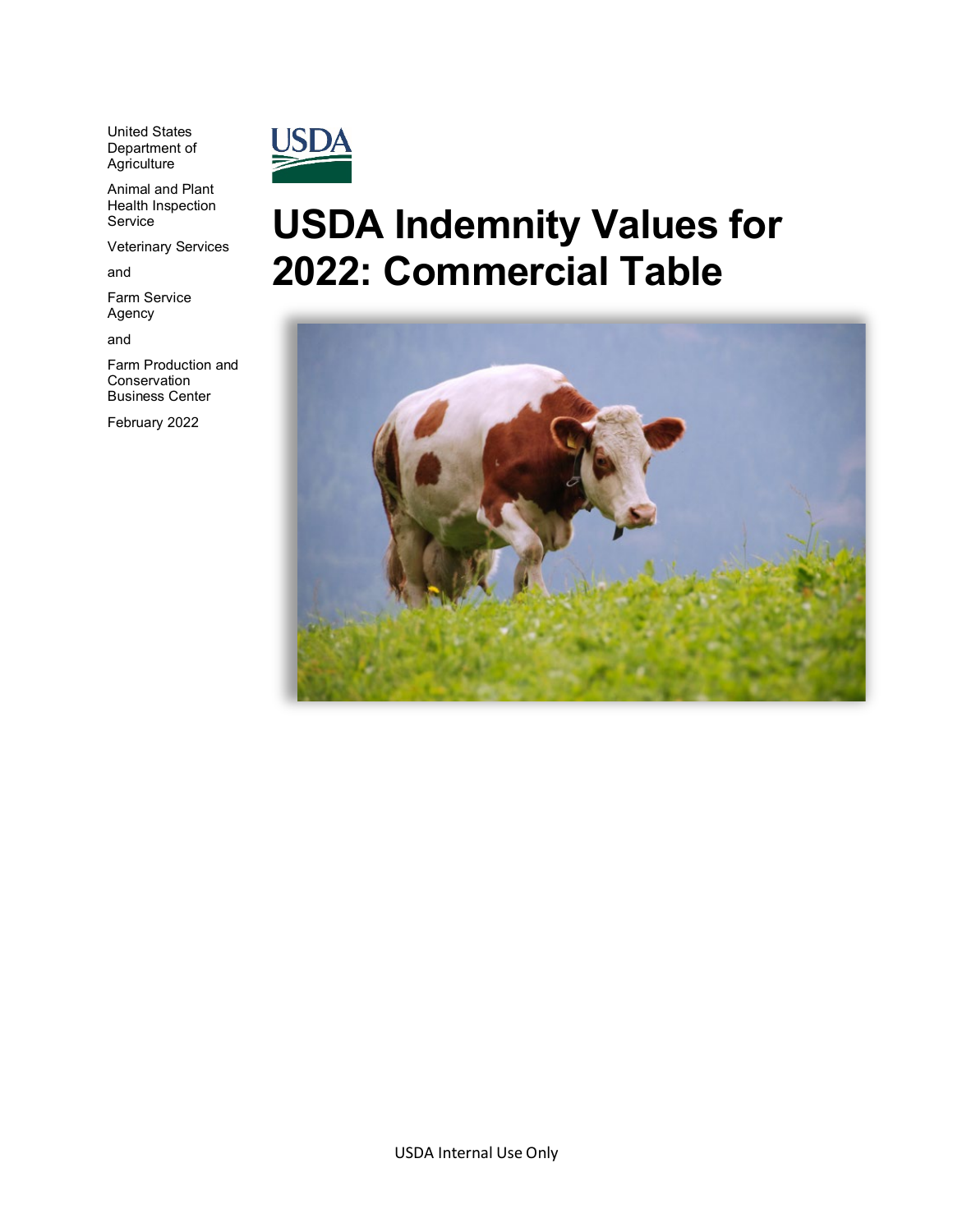### **Contributors**

**Ken Forsythe,** Agricultural Economist and Project Lead, USDA:APHIS:VS

**Charlotte Ham,** Agricultural Economist, USDA:APHIS:VS

**Georgi Gabrielyan,** Agricultural Economist, USDA:FPAC-BC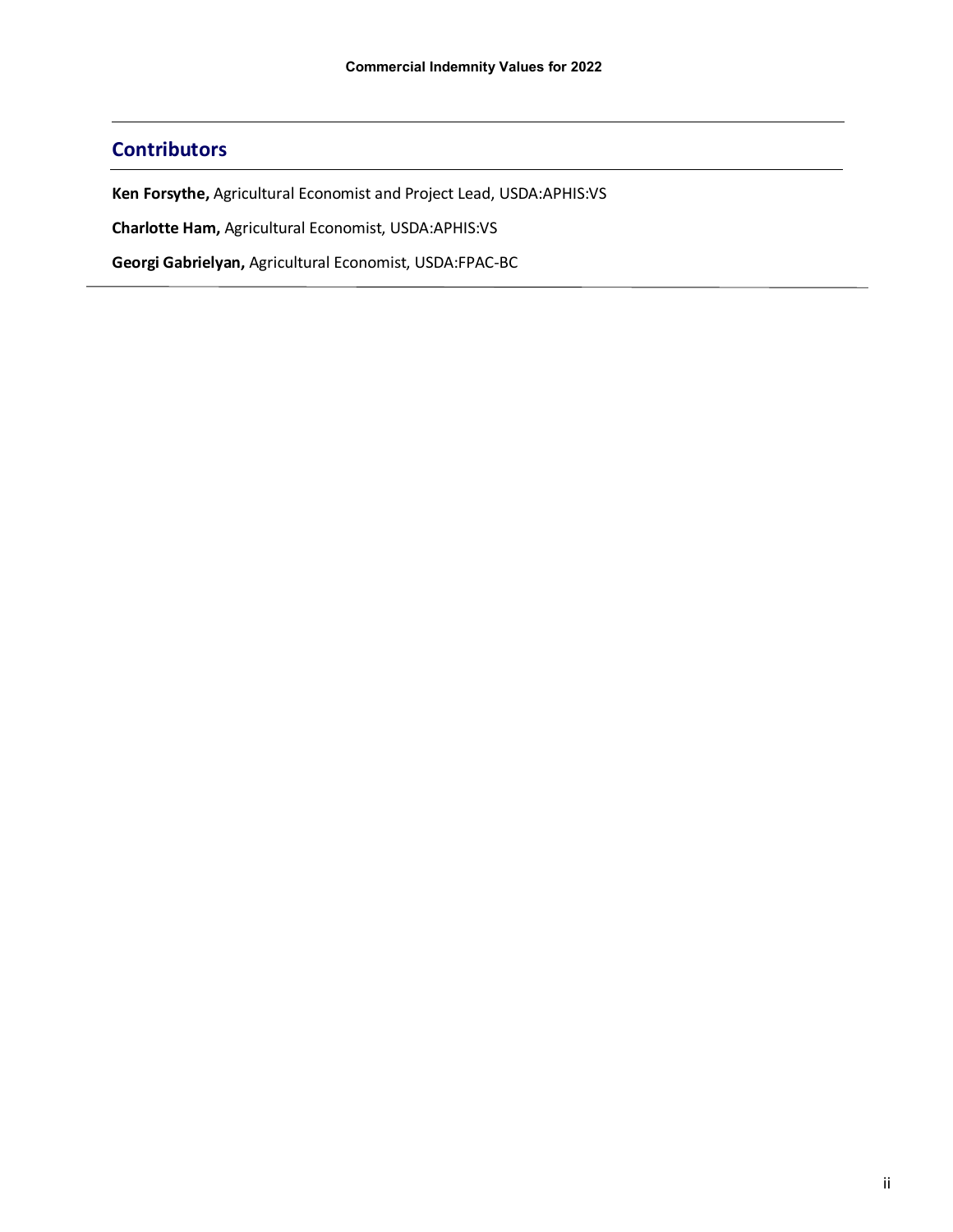### **Table of Contents**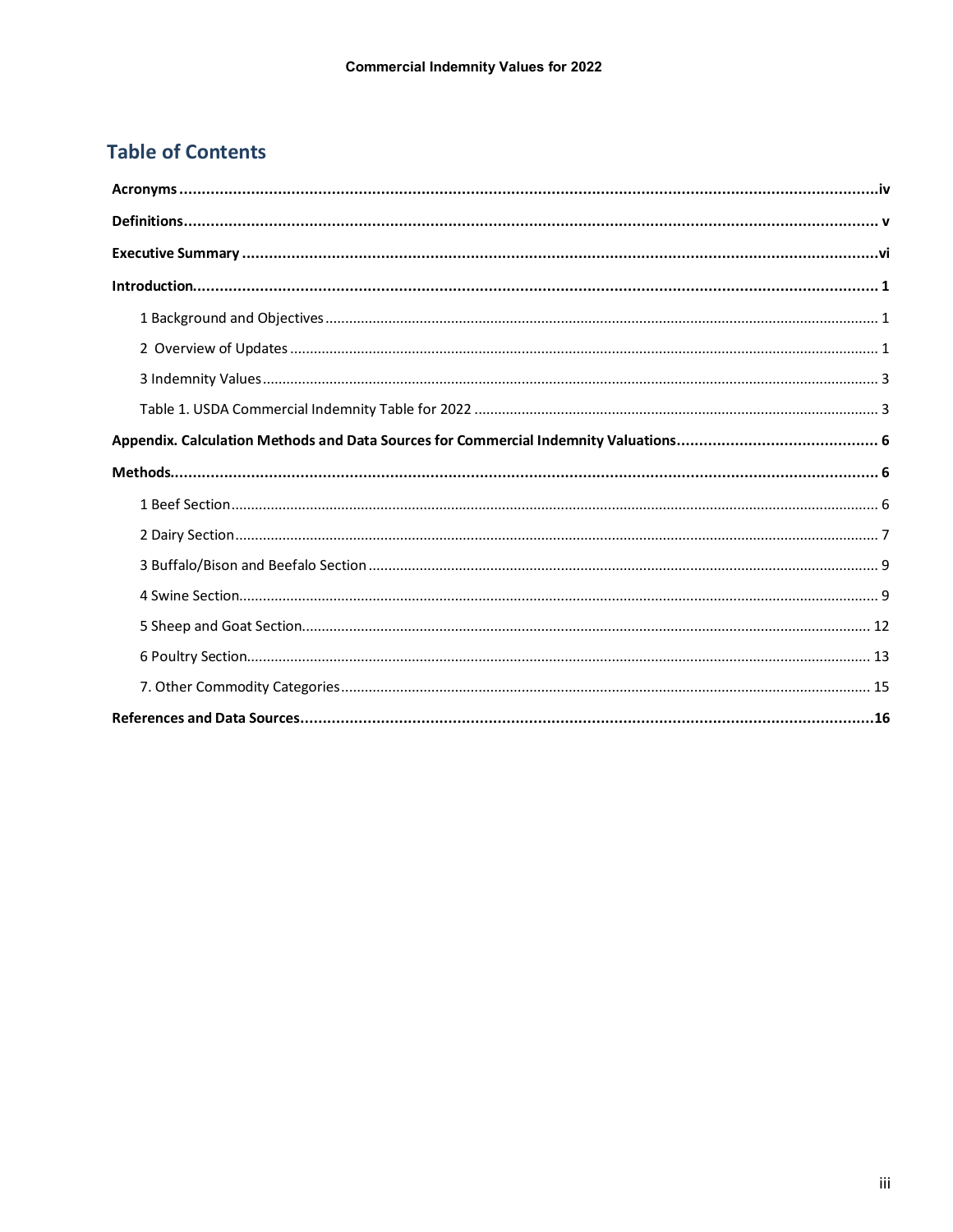# <span id="page-3-0"></span>**Acronyms**

 $\lambda$ 

| <b>AMS</b>     | <b>Agricultural Marketing Service</b>            |
|----------------|--------------------------------------------------|
| <b>APHIS</b>   | Animal and Plant Health Inspection Service       |
| <b>FAO</b>     | Food and Agriculture Organization                |
| <b>FPAC-BC</b> | Farm Production and Conservation Business Center |
| <b>FSA</b>     | Farm Service Agency                              |
| <b>FMV</b>     | Fair Market Value                                |
| <b>LIP</b>     | Livestock Indemnity Program                      |
| <b>LMIC</b>    | Livestock Marketing Information Center           |
| <b>NASS</b>    | National Agricultural Statistics Service         |
| <b>USDA</b>    | United States Department of Agriculture          |
| VS             | Veterinary Services                              |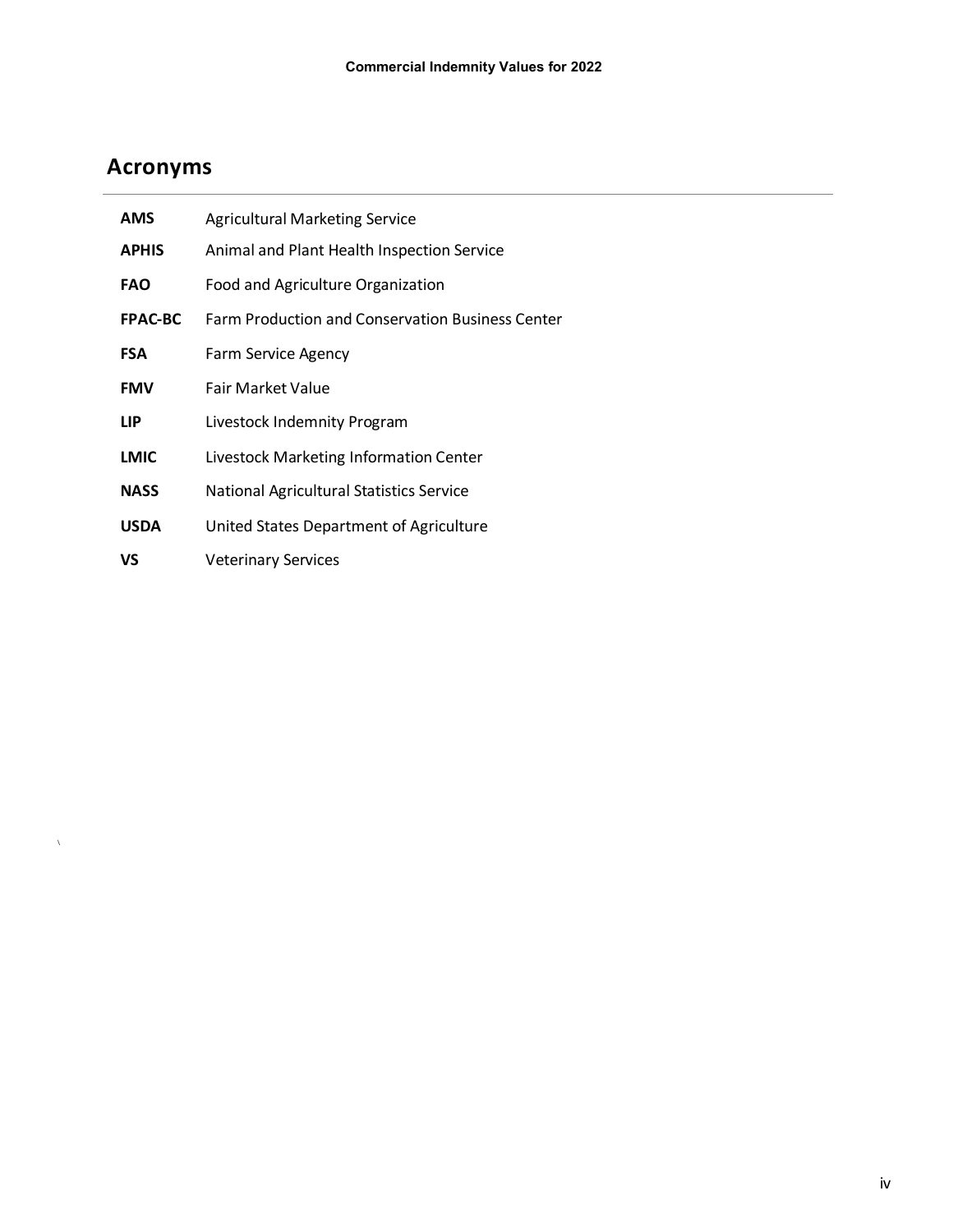# <span id="page-4-0"></span>**Definitions**

| Indemnity               | Monetary payment(s) made to a livestock owner for livestock deaths in<br>excess of normal mortality caused by adverse weather or by attacks by<br>animals reintroduced into the wild by the Federal Government; and animals<br>and animal products taken/destroyed to control/eradicate a disease. |
|-------------------------|----------------------------------------------------------------------------------------------------------------------------------------------------------------------------------------------------------------------------------------------------------------------------------------------------|
| <b>Valuation Method</b> | The method used to estimate the monetary value of an asset. Methods<br>include establishment of indemnity tables, appraisal evaluation, and<br>Farm Service Agency (FSA) historical evaluation.                                                                                                    |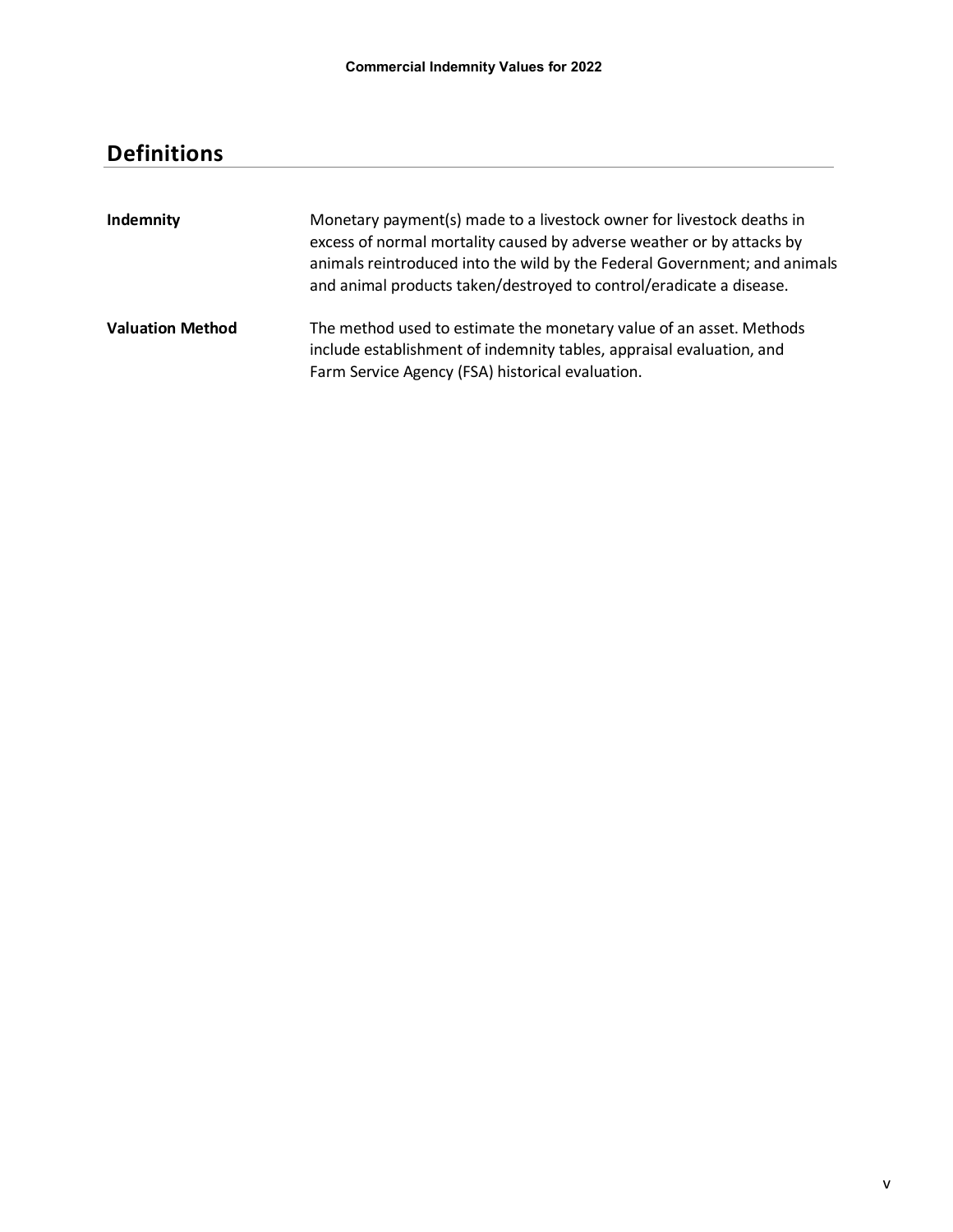## <span id="page-5-0"></span>**Executive Summary**

This document contains indemnity values for commercial animal agricultural commodities intended for use across U.S. Department of Agriculture (USDA) agencies or business units that deal with indemnity programs. These entities include the USDA Animal and Plant Health Inspection Service (APHIS) Veterinary Services (VS), USDA Farm Service Agency (FSA), and the USDA Farm Production and Conservation Business Center (FPAC-BC).

The commercial indemnity values presented here represent harmonized methods and data sources at the USDA level. Use of these values by APHIS-VS, FSA, and FPAC-BC will vary according to program differences across these agencies and business units.

These commercial indemnity values are estimated based on observable market transactions available from nationally recognized data sources including the USDA Agricultural Marketing Service (AMS), the USDA National Agricultural Statistics Service (NASS), and the Livestock Marketing Information Center (LMIC). These data provide observations of market transactions occurring at fair market value (FMV), which provide the basis for the estimates.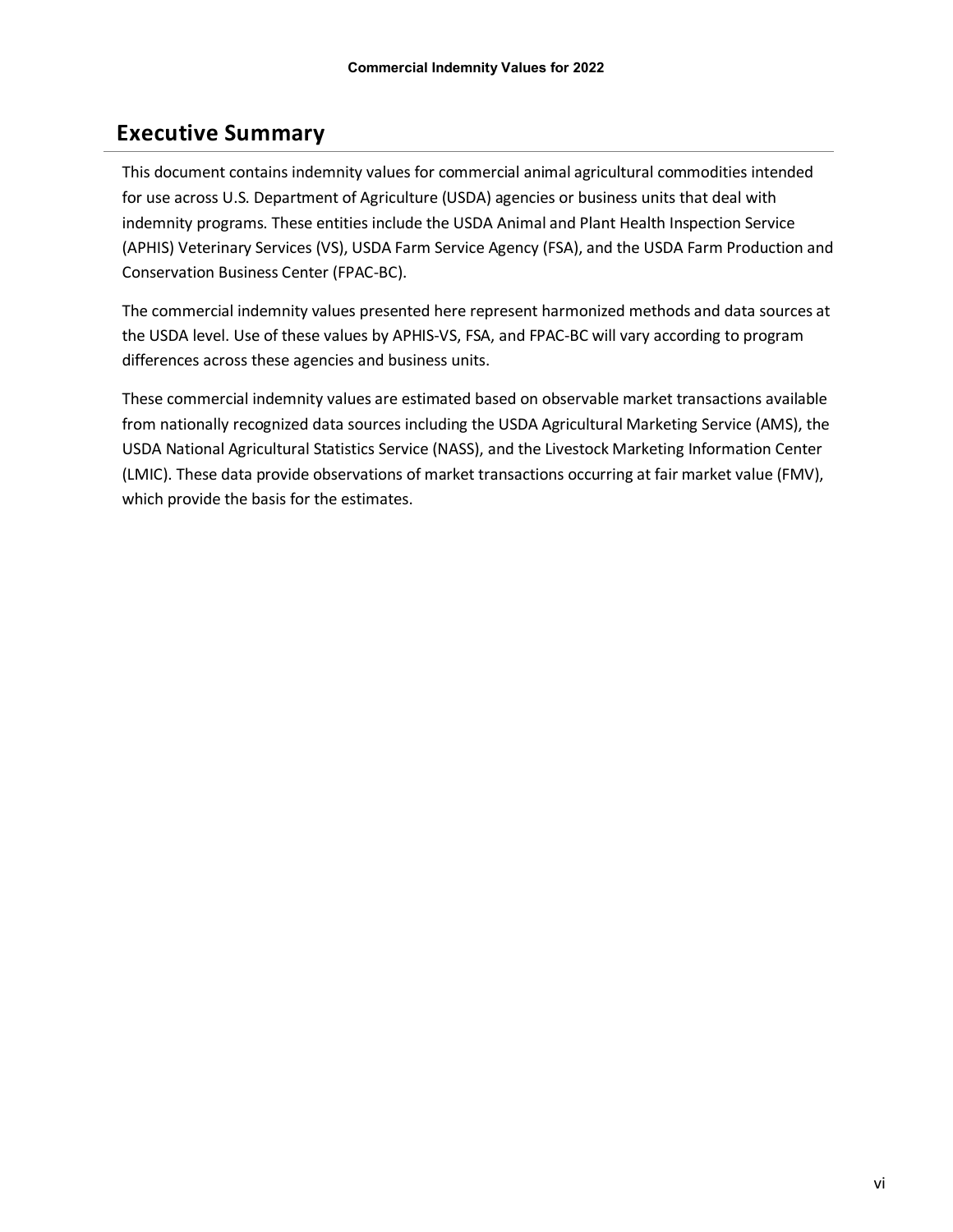### <span id="page-6-0"></span>**Introduction**

### <span id="page-6-1"></span>**1 Background and Objectives**

In 2019, USDA APHIS VS began work on a new approach to indemnity value determination for animals the APHIS classifies as affected, suspect, or exposed to diseases of concern, to eradicate and control foreign animal diseases, emerging diseases, and program diseases as authorized by title 9, Code of Federal Regulations (9 CFR).

This effort was initiated to meet the following goals:

- To harmonize valuation approaches across USDA agencies;
- Address stakeholder requests for a more simplified and unified approach;
- To develop an approach that uses currently available vetted data sources and replace calculators reliant on outdated data that cannot be updated due to issues related to data availability;
- To simplify and document the methods used to calculate values.

To achieve these goals, economists in the USDA APHIS VS and USDA FSA worked together to develop a set of harmonized indemnity values and methods to determine values for use in commercial animal production classes with a goal for both agencies to use these to determine indemnity for animals. The result of this effort was a 2020 table of indemnity values for commercial animal agricultural commodities intended for use across agencies or business units that deal with indemnity programs. These entities include the USDA (APHISVS, FSA, and the FPAC-BC. An updated version of this table was produced for use in 2021.

The commercial indemnity values presented here represent updated values for use in 2022. The values again reflect the use of harmonized methods and data sources at the USDA level. However, use of these values by APHIS-VS, FSA, and FPAC-BC will vary according to program differences across these agencies and business units.

As in 2020 and 2021, these commercial indemnity values for 2022 are estimated based on observable market transactions available from nationally recognized data sources including the USDA AMS, the NASS, and the LMIC. These data provide observations of market transactions occurring at FMV, which provide the basis for the estimates.

Table 1 is intended to replace APHIS VS indemnity calculators recently used for commercial cattle, swine, poultry, and sheep and goats. It is also intended to provide values for commercial livestock and poultry categories for which VS has not recently had indemnity calculators in use.

The objectives of the changes to indemnity valuations are to:

- (1) Develop a transparent and data-driven indemnity value matrix to set indemnity values for all regulated species (USDA APHIS 9 CFR, Parts 50-56) and other relevant species.
- (2) Harmonize methods and data sources between the USDA APHIS VS, FSA, and the FPAC-BC.

### <span id="page-6-2"></span>**2 Overview of Updates**

Differences in the values presented here and in the 2021 document largely reflect the expected market-based changes in values. Other changes are highlighted below: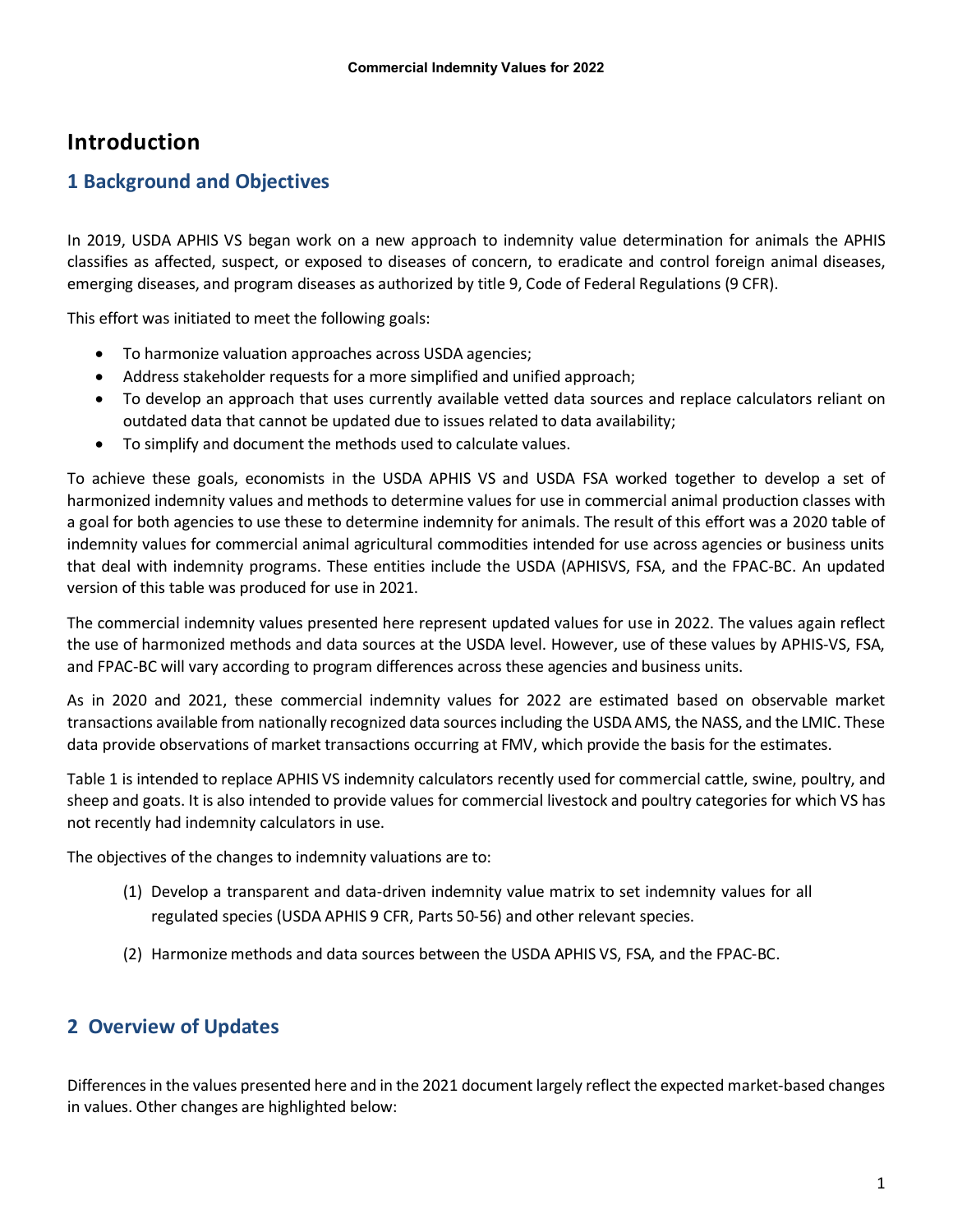- 1. The adult open heifer (or cow) value was calculated using the average annual cwt value obtained from the Oklahoma National Stockyards Feeder Cattle sales report rather than the previously used AMS data which had become unavailable. Similarly, the bred heifer value was calculated using the NASS cattle, cows price received per cwt rather than the previously used AMS data for the same reason.
- 2. The formula for calculating the Layer 1st lay (18-45 weeks) was changed. Last year's 2021 value was calculated using the layer value from the Chicken and Eggs Report published late February 2020 then indexed using the relative price of table eggs. This year's value was calculated using last years indexed value indexed again using the relative price of table eggs. This method was selected because the publication date of the Chicken and Eggs Report is late February in the previous year and therefore is lagged two years from the date the value was being used.
- 3. The data source for calculating the values for bucks and nannies was changed from using Eastanollee market values only to now include all of the following markets reports auction prices obtained from USDA AMS.

Buffalo Livestock Market Calhoun Cullman Stockyards Darlington Livestock Auction Eastanollee Humeston Livestock Auction Kalona Livestock Auction Montgomery County Livestock Auction Orangeburg Livestock Auction Producers Auction Yards (Missouri) Producers Livestock Auction Co - San Angelo Public Auction Yards Russellville Stockyards Saluda Livestock Auction SEMO Livestock Sales Sioux Falls Regional Livestock St Joseph Stockyards Market TS White Sheep and Goat Sale

4. Chicken broiler and turkey values are now categorized by age rather than by weight. Two additional turkey categories were added to create different values for older, heavier birds vs. younger, lighter birds.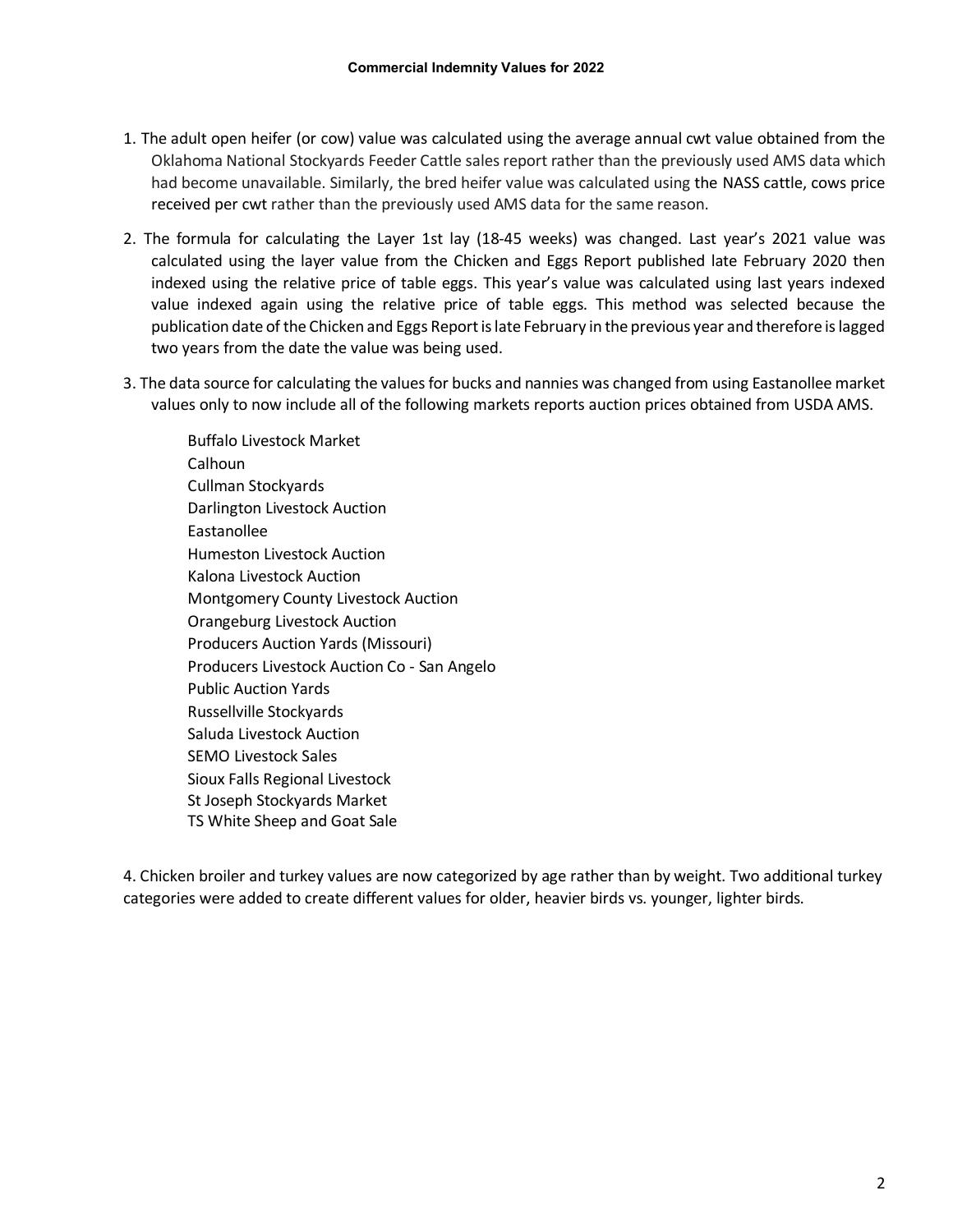# <span id="page-8-0"></span>**3 Indemnity Values**

# <span id="page-8-1"></span>**Table 1. USDA Commercial Indemnity Table for 2022**

|                                                                                    | \$ Value per head           |
|------------------------------------------------------------------------------------|-----------------------------|
| <b>Beef</b>                                                                        | 2022 (100% market<br>value) |
| Non-adult beef cattle, less than 12 months of age                                  |                             |
| Non-adult (< 250 lbs.)                                                             | 233.69                      |
| Non-adult (<400 lbs., changed to 250-399 lbs. for 2020)                            | 632.50                      |
| Non-adult (400-799 lbs.) steers                                                    | 1,042.41                    |
| Non-adult (400-799 lbs.) heifers                                                   | 825.07                      |
| Non-age specific (intended for larger feeder animals rather than breeding animals) |                             |
| Feeder steers or heifers (800+ lbs.)                                               | 1,469.60                    |
| Adult beef cattle, 12 months of age and older                                      |                             |
| Adult cull cow (non-bred)                                                          | 841.60                      |
| Adult cow bred                                                                     | 1,315.98                    |
| Adult bull                                                                         | 1,710.77                    |
| Adult open heifer or cow (non-cull)                                                | 1,028.72                    |
| Adult bred heifer                                                                  | 1,105.58                    |
|                                                                                    |                             |
| <b>Dairy</b>                                                                       |                             |
| Non-adult dairy cattle, less than 12 months of age                                 |                             |
| Non-adult (< 250 lbs.)                                                             | 60.42                       |
| Non-adult (<400 lbs., changed to 250-399 lbs. for 2020)                            | 340.63                      |
| Non-adult (400-799 lbs.) steers                                                    | 681.25                      |
| Non-adult (400-799 lbs.) heifers                                                   | 681.25                      |
| Non-age specific (intended for larger feeder animals rather than breeding animals) |                             |
| Steers or heifers (800+ lbs.)                                                      | 1,112,71                    |
| Adult dairy cattle, 12 months of age and older                                     |                             |
| Adult heifer or cow                                                                | 1,362.50                    |
| Adult bull                                                                         | 1,477.32                    |
|                                                                                    |                             |
| <b>Buffalo/Bison</b>                                                               |                             |
| Non-adult buffalo/bison, less than 12 months of age                                |                             |
| Non-adult (< 250 lbs.)                                                             | 449.11                      |
| Non-adult (250-399 lbs.)                                                           | 745.60                      |
| Non-adult (400-799 lbs.)                                                           | 1,629.21                    |
| Non-age specific (intended for larger feeder animals rather than breeding animals) |                             |
| Steers or heifers (800+ lbs.)                                                      | 2,187.14                    |
| Adult buffalo/bison, 12 months of age and older                                    |                             |
| Adult heifer or cow                                                                | 1,982.49                    |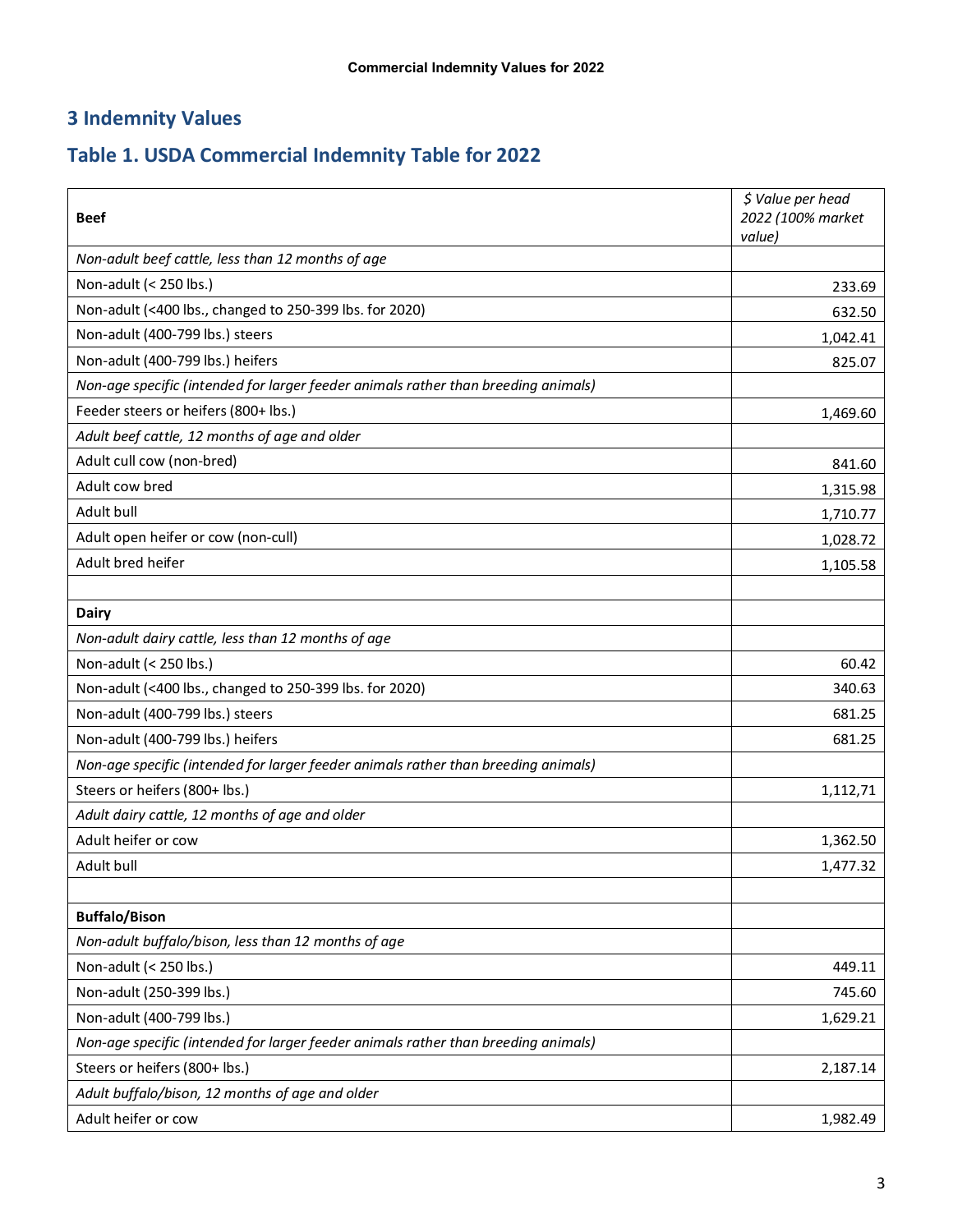| Adult bull                                                                                                                                                                             | 2,391.79 |
|----------------------------------------------------------------------------------------------------------------------------------------------------------------------------------------|----------|
|                                                                                                                                                                                        |          |
| <b>Beefalo</b>                                                                                                                                                                         |          |
| Non-adult beefalo, less than 12 months of age                                                                                                                                          |          |
| Non-adult (< 250 lbs.)                                                                                                                                                                 | 313.98   |
| Non-adult (250-399 lbs.)                                                                                                                                                               | 673.55   |
| Non-adult (400-799 lbs.)                                                                                                                                                               | 1,162.05 |
| Non-age specific (intended for larger feeder animals rather than breeding animals)                                                                                                     |          |
| Steers or heifers (800+ lbs.)                                                                                                                                                          | 1,738.68 |
| Adult beefalo, 12 months of age and older                                                                                                                                              |          |
| Adult heifer or cow                                                                                                                                                                    | 1,564.95 |
| Adult bull                                                                                                                                                                             | 1,964.90 |
|                                                                                                                                                                                        |          |
| <b>Swine</b>                                                                                                                                                                           |          |
| Isoweans: up to 15 lbs.                                                                                                                                                                | 49.02    |
| Nursery: 15 to 50 lbs.                                                                                                                                                                 | 75.22    |
| Swine, sows, boars, barrows, gilts (50-150 lbs.)                                                                                                                                       | 128.31   |
| Swine, sows, boars, barrows, gilts (150-300 lbs.)                                                                                                                                      | 178.27   |
| Swine, sows, boars, barrows, gilts (300-450 lbs.)                                                                                                                                      | 270.83   |
| Swine, sows/boars (>450 lbs.)                                                                                                                                                          | 352.10   |
|                                                                                                                                                                                        |          |
| <b>Sheep</b>                                                                                                                                                                           |          |
| Baby lambs (< 50 lbs.)                                                                                                                                                                 | 131.03   |
| Lambs (51-99 lbs.), includes replacement ewe lambs retained for breeding                                                                                                               | 284.38   |
| Slaughter lambs (100+ lbs.)                                                                                                                                                            | 303.69   |
| Yearling ewes maintained for breeding (12-24 months) (not late gestation)                                                                                                              | 287.34   |
| Yearling ewes (12-24 months) late gestation (last 4 weeks)                                                                                                                             | 385.62   |
| Young ewes maintained for breeding (25-48 months) (not late gestation)                                                                                                                 | 257.23   |
| Young ewes (25-48 months) late gestation (last 4 weeks)                                                                                                                                | 355.50   |
| Middle-aged ewes maintained for breeding (49-72 months) (not late gestation)                                                                                                           | 212.22   |
| Middle-aged ewes (49-72 months) late gestation (last 4 weeks)                                                                                                                          | 310.49   |
| Aged ewes (73+ months) (not late gestation), includes mature sheep in slaughter channels and wethers<br>too old to slaughter as lambs (12+ months based on eruption of first incisors) | 192.77   |
| Aged ewes (6+ years) late gestation (last 4 weeks)                                                                                                                                     | 291.04   |
| Sire rams of reproductive age                                                                                                                                                          | 732.18   |
|                                                                                                                                                                                        |          |
| Goats                                                                                                                                                                                  |          |
| Bucks maintained for breeding (12+ months)                                                                                                                                             | 285.74   |
| Seedstock nannies/does maintained for breeding (12+ months) (not late gestation)                                                                                                       | 264.44   |
| Seedstock nannies/does maintained for breeding (12+ months), late gestation (last 4 weeks)                                                                                             | 359.47   |
| Other adult goats (nannies/does/bucks) not maintained for breeding (12+ month)                                                                                                         | 232.75   |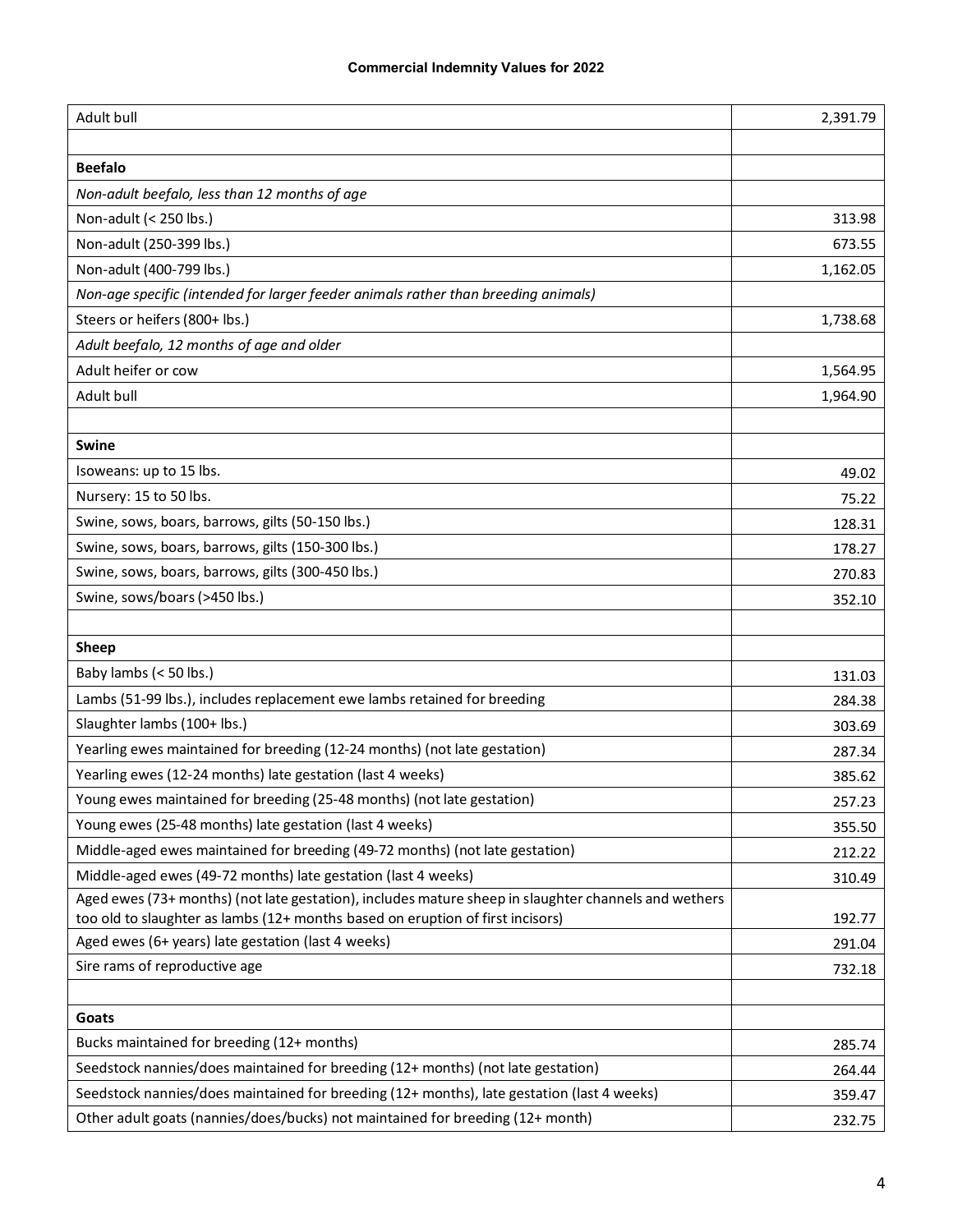| Other adult nannies/does (12+ month), late gestation (last 4 weeks) | 327.78 |
|---------------------------------------------------------------------|--------|
| Kids (< 40 lbs.)                                                    | 126.71 |
| Kids (40-60 lbs.)                                                   | 175.84 |
| Kids (60-80 lbs.)                                                   | 233.89 |
| Kids (81+ lbs.)                                                     | 280.37 |
|                                                                     |        |
| <b>Chickens, Layers</b>                                             |        |
| Table eggs (\$/dozen)                                               | 0.73   |
| Chick (0-1 week)                                                    | 0.28   |
| Pullet (2-17 weeks)                                                 | 3.11   |
| Layer 1st lay (18-45 weeks)                                         | 5.74   |
| Layer 2nd lay (46-65 weeks)                                         | 2.87   |
| Pre-spent hen (66-75 weeks)                                         | 1.44   |
| Spent hen (76 weeks or more)                                        | 0.01   |
|                                                                     |        |
| <b>Chickens, Broilers</b>                                           |        |
| Chickens, deboning/roasters (super roasters/parts, 49+ days of age) | 5.21   |
| Chickens, (roasters, 42-48 days of age)                             | 3.96   |
| Chickens, (broilers, 32-41 days of age, and pullets regular size)   | 3.11   |
| Chickens, (broilers, <32 days of age, and small Cornish hens)       | 2.09   |
| Chickens, chicks                                                    | 0.28   |
|                                                                     |        |
| <b>Turkeys</b>                                                      |        |
| Turkeys, toms, 84+ days of age                                      | 30.10  |
| Turkeys, toms, 49-83 days of age                                    | 24.62  |
| Turkeys, hens, 77+ days of age                                      | 18.67  |
| Turkeys, hens, 49-77 days of age                                    | 13.33  |
| Turkeys, fryers and roasters, (<49 days of age)                     | 9.45   |
| Turkeys, poults                                                     | 3.80   |
|                                                                     |        |
| Other                                                               |        |
| Ducks (12 weeks of age and older)                                   | 5.60   |
| Ducklings (less than 12 weeks of age)                               | 0.90   |
| Goose (12 weeks of age and older)                                   | 42.23  |
| Gosling (less than 12 weeks of age)                                 | 8.87   |
| Deer, caribou, & reindeer <sup>1</sup>                              | 547.33 |
| Elk <sup>2</sup>                                                    | 759.75 |

<span id="page-10-0"></span><sup>&</sup>lt;sup>1</sup> This value is used by VS for adult animals produced for meat. It does not include non-adult animals.

<span id="page-10-1"></span><sup>&</sup>lt;sup>2</sup> This value is used by VS for adult animals produced for meat. It does not include non-adult animals.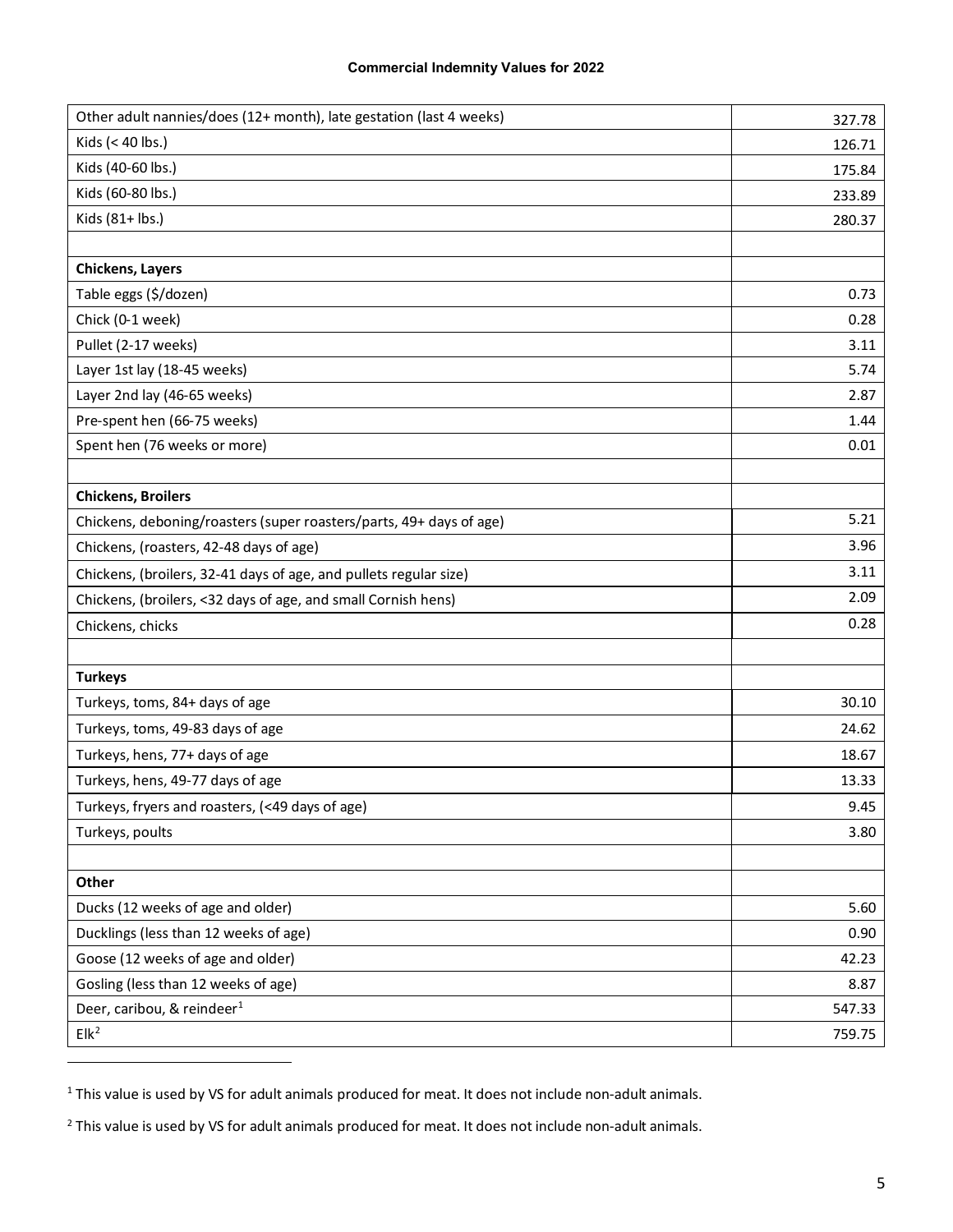| Equine | 927.88 |
|--------|--------|
| Alpaca | 405.32 |
| Llama  | 327.63 |
| Emu    | 218.33 |

# <span id="page-11-0"></span>**Appendix. Calculation Methods and Data Sources for Commercial Indemnity Valuations**

*(Note: All values are estimated at 100 percent of market value.)*

# <span id="page-11-1"></span>**Methods**

### <span id="page-11-2"></span>**1 Beef Section**

*Non-adult beef cattle, less than 12 months of age*

### *Beef Non-adult (<250 lbs.)*

This estimated value retains the proportional difference between beef non-adult (<250 lbs.) and beef non-adult (250-399 lbs.) estimated by FSA in 2020.

### *Beef Non-adult (250-399 lbs.)*

Estimated value is 375 lbs. worth of the NASS cattle, calves price received, measured in \$ / cwt obtained through NASS Ag Prices --or-- through QuickStats: Survey > Animals & Products > Livestock > Cattle > Price Received > Cattle, Calves - Price Received, Measured in \$ / cwt.

### *Beef Non-adult (400-799 lbs.) Steers*

Estimated value is 625 lbs. worth of the average annual cwt value obtained from the Oklahoma National Stockyards Feeder Cattle sales report: [https://www.ams.usda.gov/mnreports/ams\\_1280.pdf](https://gcc02.safelinks.protection.outlook.com/?url=https%3A%2F%2Fwww.ams.usda.gov%2Fmnreports%2Fams_1280.pdf&data=04%7C01%7C%7Caaf6ed102c834939f4f308d8b6723087%7Ced5b36e701ee4ebc867ee03cfa0d4697%7C0%7C0%7C637459948843539535%7CUnknown%7CTWFpbGZsb3d8eyJWIjoiMC4wLjAwMDAiLCJQIjoiV2luMzIiLCJBTiI6Ik1haWwiLCJXVCI6Mn0%3D%7C1000&sdata=xgPHXcVSUj6oM4iFZLue0vD%2Fol34NpazStKa7VHYkqI%3D&reserved=0)

### *Beef Non-adult (400-799 lbs.) Heifers*

Estimated value is 550 lbs. worth of the average annual cwt value obtained from the Oklahoma National Stockyards Feeder Cattle sales report: [https://www.ams.usda.gov/mnreports/ams\\_1280.pdf.](https://gcc02.safelinks.protection.outlook.com/?url=https%3A%2F%2Fwww.ams.usda.gov%2Fmnreports%2Fams_1280.pdf&data=04%7C01%7C%7Caaf6ed102c834939f4f308d8b6723087%7Ced5b36e701ee4ebc867ee03cfa0d4697%7C0%7C0%7C637459948843539535%7CUnknown%7CTWFpbGZsb3d8eyJWIjoiMC4wLjAwMDAiLCJQIjoiV2luMzIiLCJBTiI6Ik1haWwiLCJXVCI6Mn0%3D%7C1000&sdata=xgPHXcVSUj6oM4iFZLue0vD%2Fol34NpazStKa7VHYkqI%3D&reserved=0)

*Non-age specific (intended for larger feeder animals rather than breeding animals)*

### *Beef Feeder Steers or Heifers (800 lbs.+)*

Estimated value is 1,000 lbs. worth of the average annual cwt value obtained from the Oklahoma National Stockyards Feeder Cattle sales report: [https://www.ams.usda.gov/mnreports/ams\\_1280.pdf.](https://gcc02.safelinks.protection.outlook.com/?url=https%3A%2F%2Fwww.ams.usda.gov%2Fmnreports%2Fams_1280.pdf&data=04%7C01%7C%7Caaf6ed102c834939f4f308d8b6723087%7Ced5b36e701ee4ebc867ee03cfa0d4697%7C0%7C0%7C637459948843539535%7CUnknown%7CTWFpbGZsb3d8eyJWIjoiMC4wLjAwMDAiLCJQIjoiV2luMzIiLCJBTiI6Ik1haWwiLCJXVCI6Mn0%3D%7C1000&sdata=xgPHXcVSUj6oM4iFZLue0vD%2Fol34NpazStKa7VHYkqI%3D&reserved=0)

*Adult beef cattle, 12 months of age and older*

### *Adult Cull Cow (non-bred)*

Estimated value is 1,200 lbs. worth of the NASS cattle, cows price received per cwt from NASS Ag Prices -ORthrough QuickStats: Survey > Animals & Products > Livestock > Cattle > Price Received > Cattle, Cows - Price Received, Measured in \$ / cwt.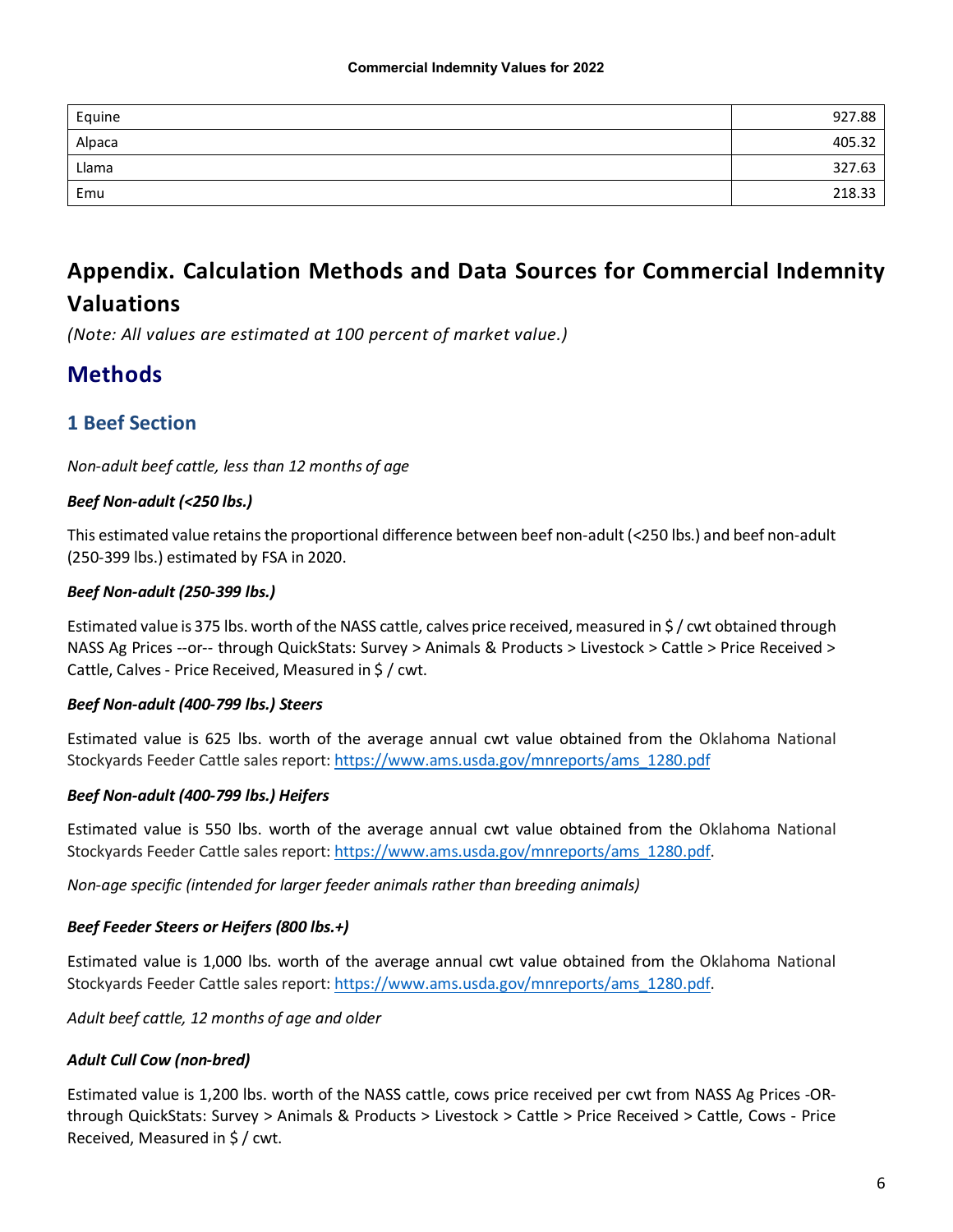### *Adult Cow Bred*

Estimated value is based on the adult cull cow value plus 75 percent of the beef non-adult (250-400 lbs.) value.

### *Adult Bull*

Estimated value is based on the adult cow bred value plus 30 percent.

### *Adult Open Heifers (or Cows)*

Estimated value is 700 lbs. worth of the average annual cwt value obtained from the Oklahoma National Stockyards Feeder Cattle sales report: [https://www.ams.usda.gov/mnreports/ams\\_1280.pdf.](https://gcc02.safelinks.protection.outlook.com/?url=https%3A%2F%2Fwww.ams.usda.gov%2Fmnreports%2Fams_1280.pdf&data=04%7C01%7C%7Caaf6ed102c834939f4f308d8b6723087%7Ced5b36e701ee4ebc867ee03cfa0d4697%7C0%7C0%7C637459948843539535%7CUnknown%7CTWFpbGZsb3d8eyJWIjoiMC4wLjAwMDAiLCJQIjoiV2luMzIiLCJBTiI6Ik1haWwiLCJXVCI6Mn0%3D%7C1000&sdata=xgPHXcVSUj6oM4iFZLue0vD%2Fol34NpazStKa7VHYkqI%3D&reserved=0)

### *Bred Heifers*

Estimated value is 900 lbs. worth of the NASS cattle, cows price received per cwt from NASS Ag Prices -ORthrough QuickStats: Survey > Animals & Products > Livestock > Cattle > Price Received > Cattle, Cows - Price Received, Measured in \$ / cwt plus 75 percent of the beef non-adult (250-400 lbs.) value.

### <span id="page-12-0"></span>**2 Dairy Section**

*Non-adult dairy cattle, less than 12 months of age*

### *Dairy Non-adult (<250 lbs.)*

This estimated value retains the proportional difference between Dairy Non-adult (<250 lbs.) and Dairy Nonadult (250-399 lbs.) estimated by FSA in 2020.

### *Dairy Non-adult (250-400 lbs.)*

Value is based on 25 percent of the Adult Cow value.

### *Dairy Non-adult (400-799 lbs.) Steers and Heifers*

Value is based on 50 percent of the Adult Cow value.

*Non-age specific (intended for larger feeder animals rather than breeding animals)*

### *Dairy Steers or Heifers (>800 lbs.)*

Assumes 1,000 lbs. of representative weight. Uses the average of per pound price of Adult Dairy Cows and Non-adult dairy cows (400-799 lbs.) as the price.

The 2020 formula is:

1,000\*(Average (Adult Dairy Cow value per head/Representative weight, Non-adult (400-799 lbs)/Representative weight).

*Adult dairy cattle, 12 months of age and older*

### *Dairy Adult Cow (or Heifer)*

Based on an average of quarterly prices from NASS Quickstats, Cattle, Cows, Milk - Price Received, Measured in \$/hd.

### *Dairy Adult Bull*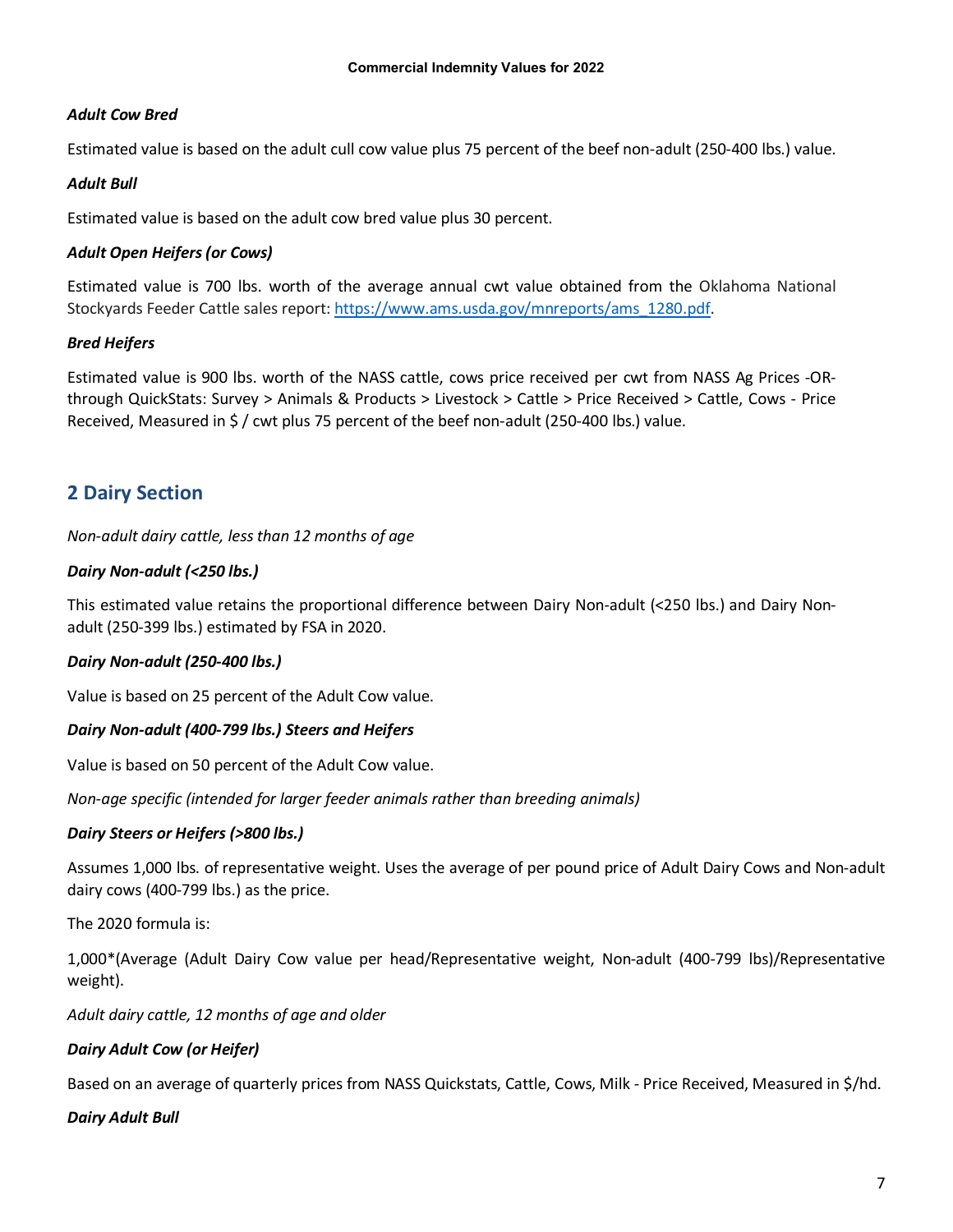The data source for bulls is the AMS report (LM\_CT168) National Weekly Direct Cow and Bull Report - Negotiated Price. This report can be accessed through the AMS Data Mart.

To download the Data Mart File for lm\_ct168, go to:

<https://mpr.datamart.ams.usda.gov/>

•Cattle

[https://mpr.datamart.ams.usda.gov/menu.do?path=Products\Cattle](https://mpr.datamart.ams.usda.gov/menu.do?path=Products%5CCattle)

•Weekly Cattle

[https://mpr.datamart.ams.usda.gov/menu.do?path=Products\Cattle\Weekly Cattle](https://mpr.datamart.ams.usda.gov/menu.do?path=Products%5CCattle%5CWeekly%20Cattle)

•(LM\_CT168) National Weekly Direct Cow and Bull Report - Negotiated Price

[https://mpr.datamart.ams.usda.gov/menu.do?path=Products\Cattle\Weekly Cattle\\(LM\\_CT168\) National Weekly](https://mpr.datamart.ams.usda.gov/menu.do?path=Products%5CCattle%5CWeekly%20Cattle%5C(LM_CT168)%20National%20Weekly%20Direct%20Cow%20and%20Bull%20Report%20-%20Negotiated%20Price)  [Direct Cow and Bull Report -](https://mpr.datamart.ams.usda.gov/menu.do?path=Products%5CCattle%5CWeekly%20Cattle%5C(LM_CT168)%20National%20Weekly%20Direct%20Cow%20and%20Bull%20Report%20-%20Negotiated%20Price) Negotiated Price

Select "Detail" for "Sub Reports Type" and select dates for the report (in "Report Dates" field on the webpage).

Take rest of defaults and press "Continue."

[https://mpr.datamart.ams.usda.gov/](mailto:vs.ceah@usda.gov)

Take defaults, select "CSV" file format and press "Generate Report".

Select "Download Detail File."

Convert the .csv file to an .xlsx file. In the converted file, create a pivot table as follows. "Selling Basis" goes in the "Filters" area. Select the options of DRESSED and DRESSED – DOMESTIC for Selling Basis. "Classification," "Weight Range," and "Sum Values" go into the "Columns" area ("Sum Values" shows up automatically). "Region Name" goes in the "Rows" area. "Head Count," "Average Weight," and "Weighted Avg Price," go into the "Sum Values" area. In the "Sum Values" area, click on each of the fields there to bring up a pull-down menu. Pick "Value Field Settings" from the pull-down menu. This brings up options for summarizing each of the fields in the area. For "Head Count," select "Sum." For the other two fields, select "Average."

This pivot table includes carcass prices in \$/cwt for bulls 600+ lbs. along with average carcass weights. The assumed dressing percentage is 60 percent based on an analysis of USDA NASS data (USDA NASS, February 2020). These data were downloaded from:

#### [https://quickstats.nass.usda.gov](https://quickstats.nass.usda.gov/)

The parameters for downloading the necessary report are:

Program: Survey Sector: Animals & Products Group: Livestock Commodity: Cattle Category: Slaughtered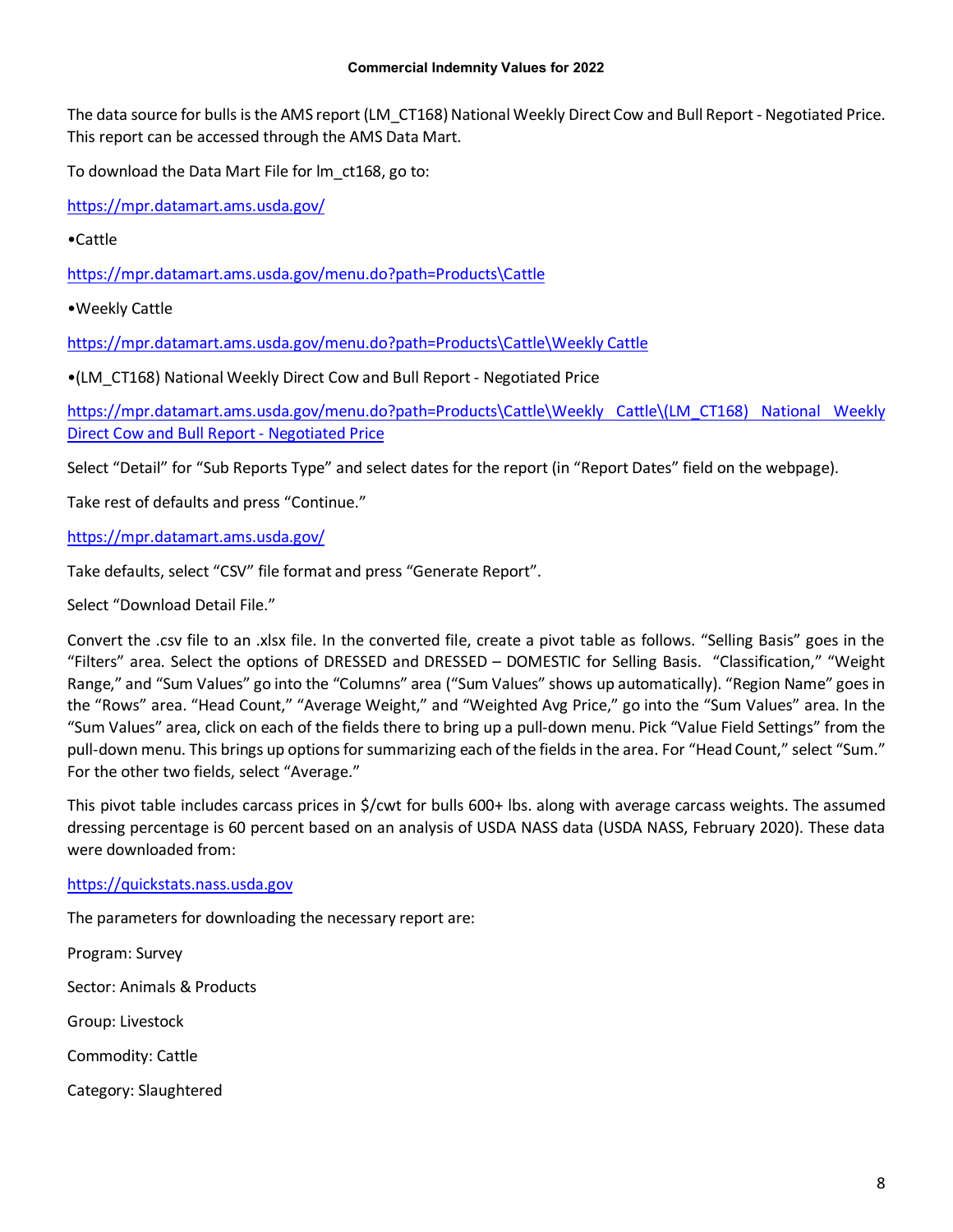Data Item(s): "CATTLE, GE 500 LBS, SLAUGHTER, COMMERCIAL, FI - SLAUGHTERED, MEASURED IN LB / HEAD, DRESSED BASIS" and "CATTLE, GE 500 LBS, SLAUGHTER, COMMERCIAL - SLAUGHTERED, MEASURED IN LB / HEAD, LIVE BASIS"

Domain: Total

Geographic Level: National

State: US Total

Year: [enter year as needed]

Period Type: Monthly

Period: January through December

Multiply the carcass prices by the dressing percentage to get the price of a 1,000+ lbs. live weight bull in \$/cwt.

Divide the average carcass weights of bulls in the 600+ lbs. category by the dressing percentage to get the average live weight of bulls in the 1,000+ lbs. category.

Multiple the live weight price in \$/cwt by the average live weight and divide the result by 100 to get \$/head for bulls in the 1,000+ lbs. category.

### <span id="page-14-0"></span>**3 Buffalo/Bison and Beefalo Section**

### *Buffalo/Bison*

Estimated values for all buffalo/bison categories are indexed forward from the previous year's values using weighted annual average bison carcass values (weighted by type and number of head). Bison carcass values are obtained from the AMS NW\_LS\_526 reports.

### *Beefalo*

Values for all beefalo categories are assumed to be a weighted average of 3/8 of the value of bison and 5/8 of the value of beef cattle for the equivalent cohort category. For the beef 400 to 799 lbs. category, an average of the steer and heifer value is used.

### <span id="page-14-1"></span>**4 Swine Section**

Unless otherwise noted, all values for the swine section are calculated using information from the LMIC website (LMIC, January 2021). The specific information is found in the following spreadsheets posted on the LMIC site:

Weekly National Feeder Pig Prices (FeederPigsNational.xls)

Daily National Sow Price (PriorDaySowPurchaseNational.xls)

Weekly Prices & Volumes for Barrows & Gilts and Sows (WeeklyDirectSwine.xls)

To download these spreadsheets, go to the LMIC website at:

<http://www.lmic.info/>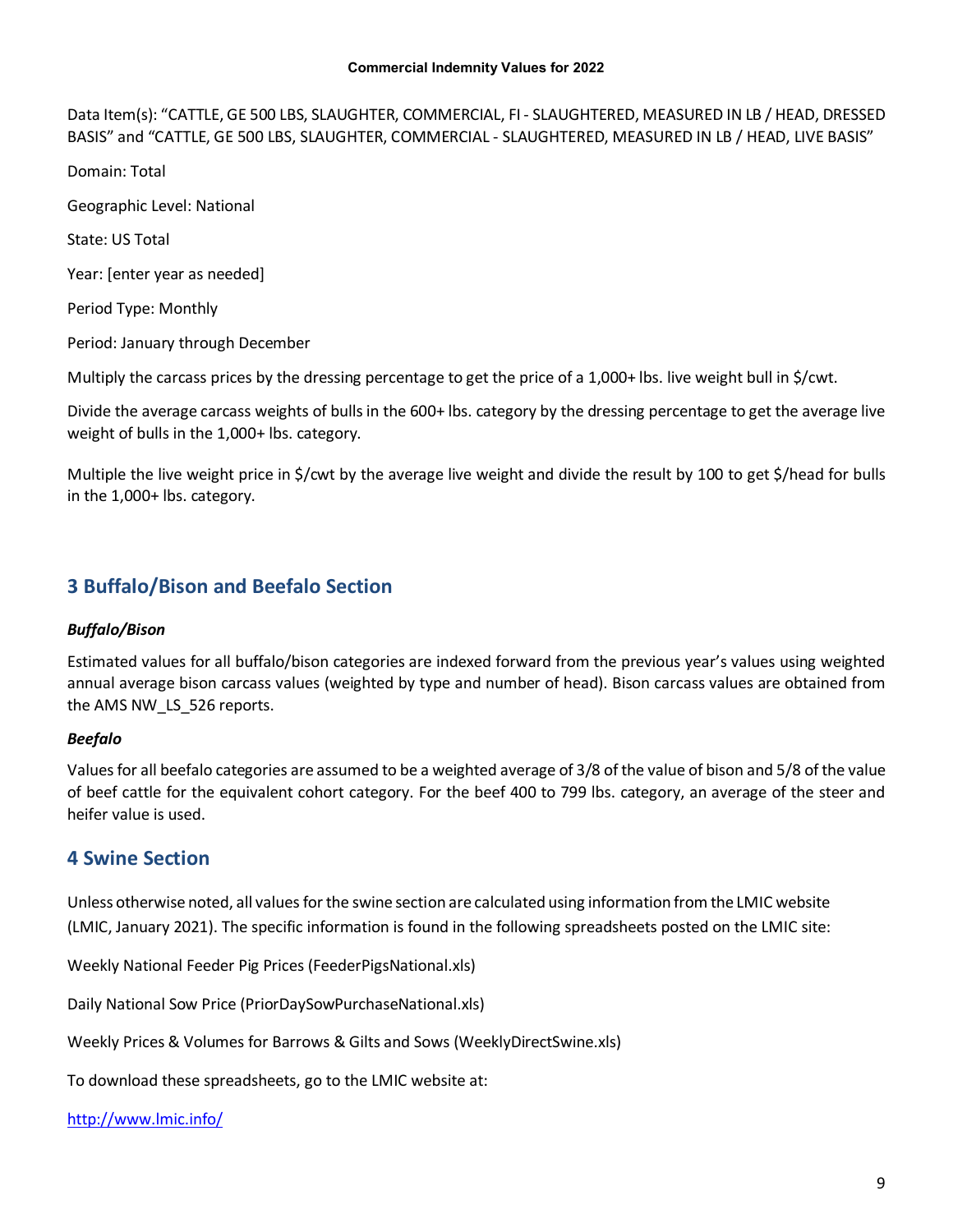Accessing the necessary information from LMIC requires member access (USDA is a member), including username and password. Once logged in, go to "Members Only" on the toolbar to get a drop-down menu and select "Spreadsheets," then "Hogs" and "Prices." The spreadsheets listed above can be found in this Prices section.

#### *Isoweans: up to 15 lbs.*

The data used for these calculations is found in the FeederPigsNational.xls spreadsheet in the "EW10-12" tab under the column headings of Total Composite (Price per Head) > Formula & Cash > Wtd Avg Price. The values in this column are reported weekly. The calculation is an annual average across the weekly prices. The assumed average weight for isoweans is 11 lbs. (The weight is not used in the calculations.)

### *Nursery Pigs: 15 lbs. to 50 lbs.*

The data used for these calculations is found in the FeederPigsNational.xls spreadsheet in the "40" tab under the column headings of Total Composite (Price per Head) > Formula & Cash > Wtd Avg Price. The values in this column are reported weekly. The calculation is an annual average across the weekly prices. The assumed average weight for nursery pigs is 40 lbs. (The weight is not used in the calculations.)

#### *Swine, Sows, Boars, Barrows, Gilts: 50 to 150 lbs.*[3](#page-15-0)

This value is calculated as an average of the nursery pigs value described above and the value for swine, sows, boars, barrows, gilts: 150 to 300 lbs. described below<sup>[4](#page-15-1)</sup>.

### <span id="page-15-3"></span>*Swine, Sows, Boars, Barrows, Gilts: 150 to 300 lbs.* 1,[5](#page-15-2)

The value for this category is based on the HOGS, BARROWS & GILTS - PRICE RECEIVED, MEASURED IN \$ / CWT from NASS Quickstats[, https://quickstats.nass.usda.gov](https://quickstats.nass.usda.gov/)

The parameters for downloading the necessary report are:

Program: Survey Sector: Animals & Products Group: Livestock Commodity: Hogs Category: Prices Received

<span id="page-15-0"></span> $3$  The breakpoint between the 50 to 150 lbs and the 150 lb. to 300 lb. groups is based on prior USDA Farm Service Agency swine categories. Weights of market hogs have been increasing rapidly in recent years. This breakpoint may need to be re-evaluated in the future.

<span id="page-15-1"></span><sup>4</sup> This category differs from FSA because it is based on different datasets due to differences in categories. FSA averages values for feeder pigs and swine 150-450 lbs.

<span id="page-15-2"></span><sup>5</sup> Used NASS data for these categories rather than the LMIC data used for the previous year, due to COVID-19 market disruptions evident in the data source. Using the NASS data as described gave a slightly higher value for the 300 to 450 lb. category.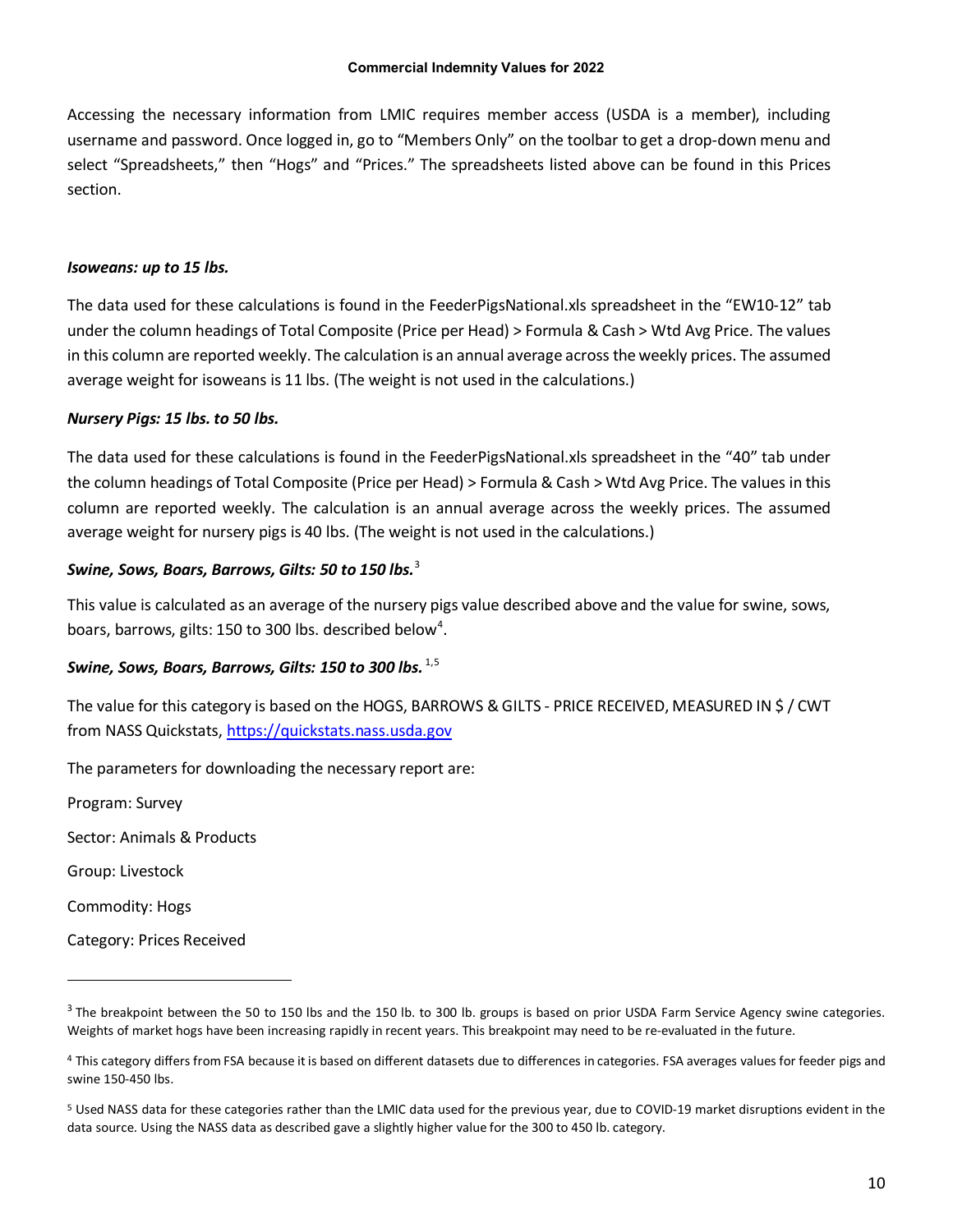#### **Commercial Indemnity Values for 2022**

Data Item(s): "HOGS, BARROWS & GILTS - PRICE RECEIVED, MEASURED IN \$ / CWT" Domain: Total Geographic Level: National State: US Total Year: [enter year as needed] Period Type: Monthly Period: January through December

The calculation is an annual average across the monthly prices. The prices are presented in \$/cwt. To convert to \$/head, this price is multiplied by an assumed average weight (260 lbs.) and then divided by 100.

#### *Swine, Sows, Boars, Barrows, Gilts: 300 to 450 lbs[.](#page-15-3)*<sup>5</sup>

The data used for these calculations are also based on the HOGS, BARROWS & GILTS - PRICE RECEIVED, MEASURED IN \$ / CWT from NASS Quickstats (same as above: Swine, sows, boars, barrows, gilts: 150 to 300 lbs.) The calculation is an annual average across monthly prices. To convert to \$/head, this price is multiplied by an assumed average weight (395 lbs.) and then divided by 100.

#### *Swine, Sows, Boars, Barrows, Gilts: > 450 lbs[.](#page-15-3)*<sup>5</sup>

The data used for these calculations are NASS Quickstats values for HOGS, SOWS - PRICE RECEIVED, MEASURED IN \$ / CWT.

#### [https://quickstats.nass.usda.gov](https://quickstats.nass.usda.gov/)

The parameters for downloading the necessary report are:

Program: Survey Sector: Animals & Products Group: Livestock Commodity: Hogs Category: Prices Received Data Item(s): "HOGS, SOWS - PRICE RECEIVED, MEASURED IN \$ / CWT" Domain: Total Geographic Level: National State: US Total Year: [enter year as needed] Period Type: Monthly Period: January through December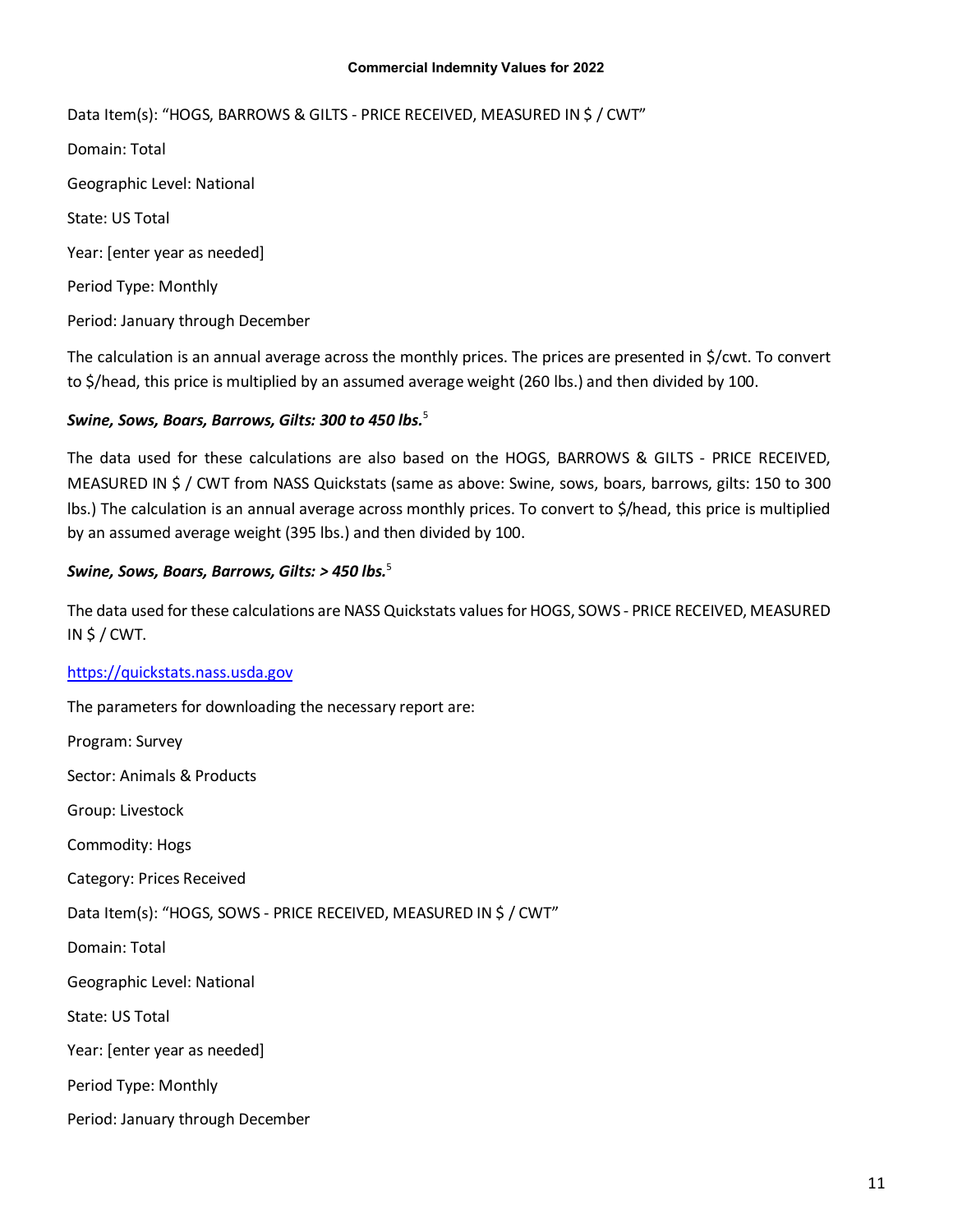The calculation is an annual average across monthly prices. To convert to \$/head this price is multiplied by an assumed average weight (525 lbs.) and then divided by 100.

### <span id="page-17-0"></span>**5 Sheep and Goat Section**

### *Sheep*

The values for the sheep section can be obtained from reports downloaded from the AMS website below (USDA AMS, January 2021b):

[https://www.ams.usda.gov/market-news/search-market-news](mailto:kenneth.w.forsythe@usda.gov)

From this page search for the National Monthly Replacement Sheep Report GL\_LS336. This report is released on a monthly basis. Values for the sheep categories shown in Table 1 can be found in these reports. An annual average is taken of the monthly prices shown in these reports.

The value from this report for ewe lambs under 12 months of age is used as representative of lambs from 51-99 lbs., including replacement ewe lambs retained for breeding.

For ewes in late gestation (last 4 weeks), 75 percent of the baby lamb value is added to the corresponding ewe category.

The ram value is calculated using the reported values for rams under 12 months (because that is all that was available) times 1.3 to account for cost of feeding older rams.

The slaughter lamb price is calculated using weekly values in cents per pound value from the AMS St. Joseph report [\(https://www.ams.usda.gov/mnreports/lm\\_lm352.txt\)](https://gcc02.safelinks.protection.outlook.com/?url=https%3A%2F%2Fwww.ams.usda.gov%2Fmnreports%2Flm_lm352.txt&data=04%7C01%7C%7C2b8d97ef4ad242f95d3b08d8be3521c6%7Ced5b36e701ee4ebc867ee03cfa0d4697%7C0%7C0%7C637468482693223533%7CUnknown%7CTWFpbGZsb3d8eyJWIjoiMC4wLjAwMDAiLCJQIjoiV2luMzIiLCJBTiI6Ik1haWwiLCJXVCI6Mn0%3D%7C1000&sdata=L%2BCLHDQx1n9vHx92fp9OJWmGXtK0SLI4NPXSrLCLfgM%3D&reserved=0) times the representative weight (140 lbs.) divided by 100 to get the dollar value.

### *Goats*

Values for bucks and nannies are calculated from the following markets reports auction prices obtained from USDA AMS.

Buffalo Livestock Market Calhoun Cullman Stockyards Darlington Livestock Auction Eastanollee Humeston Livestock Auction Kalona Livestock Auction Montgomery County Livestock Auction Orangeburg Livestock Auction Producers Auction Yards (Missouri) Producers Livestock Auction Co - San Angelo Public Auction Yards Russellville Stockyards Saluda Livestock Auction SEMO Livestock Sales Sioux Falls Regional Livestock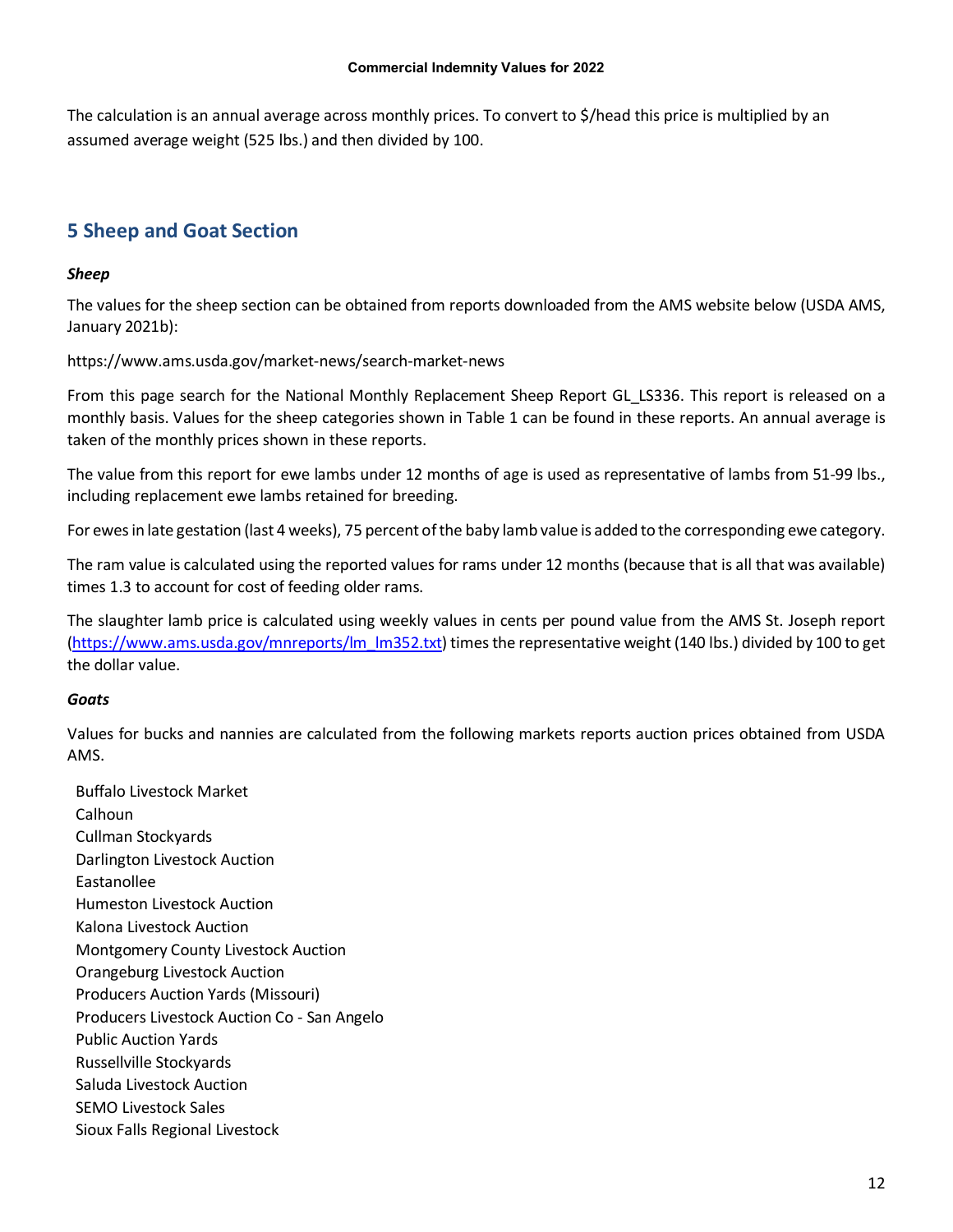St Joseph Stockyards Market TS White Sheep and Goat Sale

### <https://mymarketnews.ams.usda.gov/viewReport/2110>

An annual average is calculated from the monthly reported values. The annual average buck value is multiplied by 1.3 to allow for the cost of feeding bucks to maturity since the bucks sold at market are young animals less than 12 months of age.

Remaining values for the goat section are calculated from San Angelo, TX, auction prices obtained from the LMIC. For the other adult goats category, an annual average is taken across meat goats for slaughter bucks and nannies (converted from \$/cwt to \$/head at a representative live weight of 100 lbs.). For each of the kid categories, an annual average is taken across all grades for the given weight categories of feeder and slaughter kids (converted from \$/cwt to \$/head at representative live weights of 35, 50, 70, and 90 lbs. for each of the four kid goat categories).

For nannies in late gestation (last 4 weeks), 75 percent of the kid goat (< 40 lbs.) value is added to the corresponding adult goat category.

### <span id="page-18-0"></span>**6 Poultry Section**

#### *Chickens, Broilers*

Based on (a) NASS Quickstats broiler value times (b) representative weight within weight range.

(a) NASS Quickstats Broiler Value

<https://quickstats.nass.usda.gov/>

The parameters for downloading the necessary report are:

Program: Survey Sector: Animals & Products Group: Poultry Commodity: Chickens Category: Prices Received Data Item(s): "CHICKENS. BROILERS-PRICES RECEIVED, MEASURED IN \$/LB" Domain: Total Geographic Level: National State: US Total Year: [enter year as needed] Period Type: Monthly Period: January through December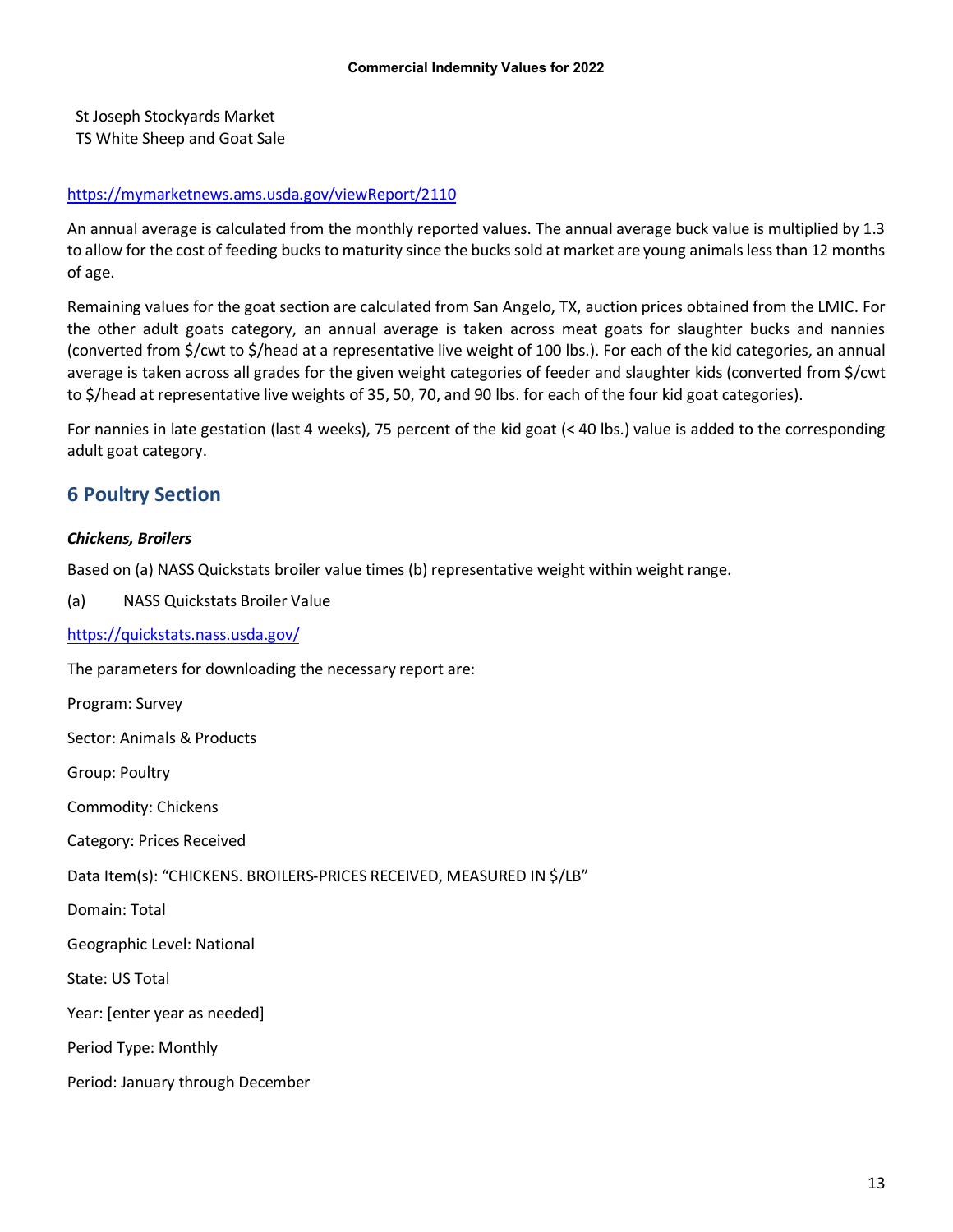#### (b) Representative Weight within Weight Range

| Category                                                             | Pounds |
|----------------------------------------------------------------------|--------|
| Chickens, deboning/roasters (>7.75<br>lbs.<br>[Super Roasters/Parts] | 9.2    |
| Chickens, (6.26-7.75 lbs.) [Roasters]                                | 7      |
| Chickens, (4.26-6.25 lbs.) [Broilers/Pullets]                        | 5.5    |
| Chickens, (<4.25 lbs.) [Broilers/Cornish hens<br>small]              | 3.7    |
| Chickens, chicks                                                     | 0.5    |

Weights were converted to age ranges using the publicly available Aviagen Ross 308 and Ross 308 FF performance objectives for 2019 (Aviagen, 2019).

### *Chickens, Layers*

Layer 1st lay (18-45 weeks) NASS Chicken and Eggs Annual Summary (Page 63) reported in January 2021:

<https://usda.library.cornell.edu/concern/publications/1v53jw96n?locale=en>

Value per head; United States: December 1, 2018-2019 [Excludes commercial broilers]

2022 value= 2021 value per head times (table egg price 2022/table egg price 2021)

Layer 2nd lay (46-65 weeks): half layer  $1<sup>st</sup>$  lay value

Pre-spent hen (66-75 weeks): half layer 2<sup>nd</sup> lay value

Pullets and chicks are the same values as in the broiler section.

Spent hens are assigned a value of \$0.01.

### *Table Eggs (\$/dozen)*

Access NASS Quick Stats at the website: <https://quickstats.nass.usda.gov/> The parameter values for downloading the necessary report are as follows:

Program: Survey Sector: Animals and Products

Group: Poultry

Commodity: Eggs

Category: Price Received

Data Item: Eggs, Table – Price Received, Measured in \$/dozen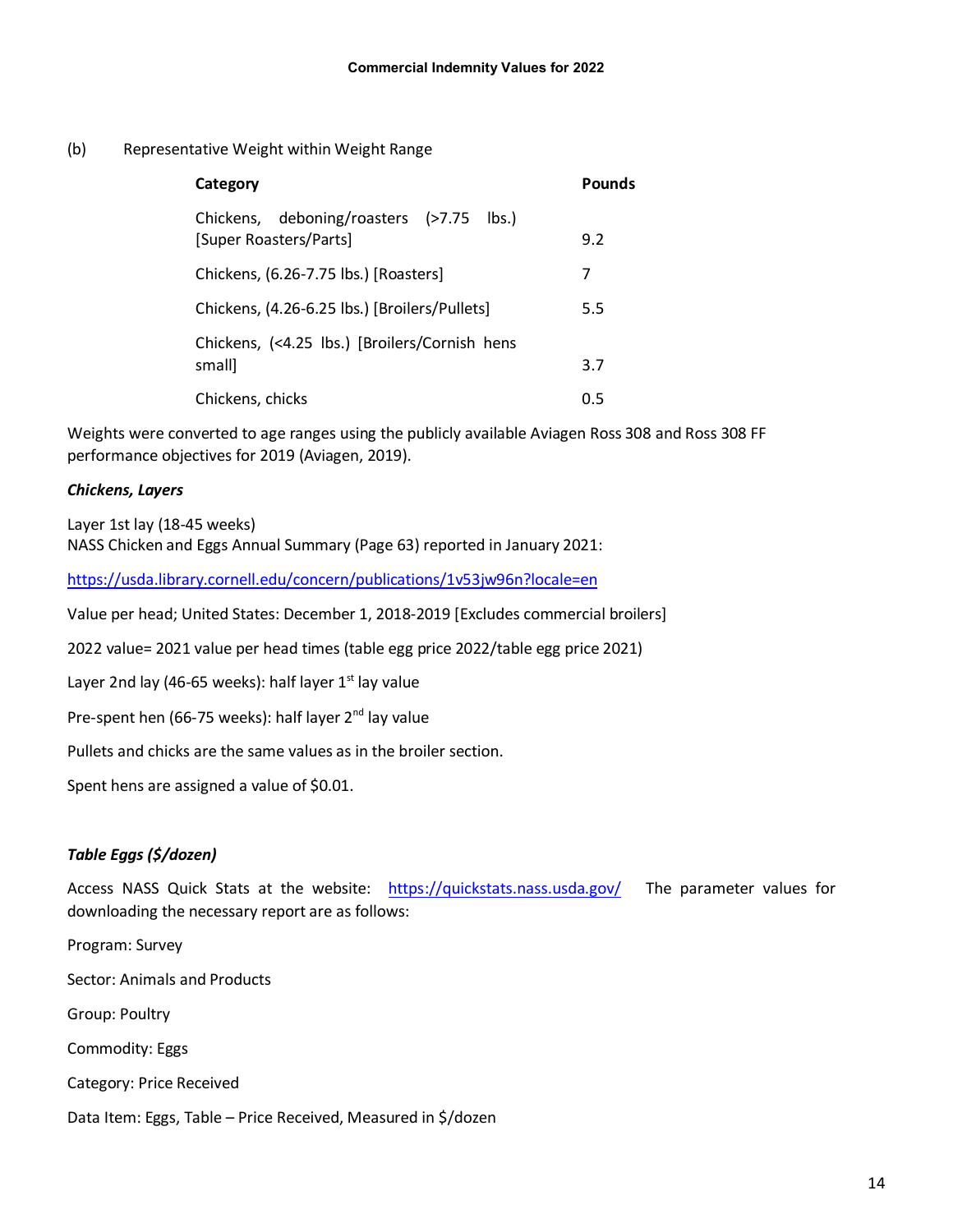Domain: Total Geographic Level: National State: US Total Year: [enter year as needed] Period Type: Monthly Period: [enter month as needed] The annual value is calculated using the monthly data for the previous calendar year.

### *Turkeys*

Hens and Toms

The AMS Weekly National Fresh and Frozen Whole Young Turkeys Report is the data source recommended for the turkey commercial indemnity values. It can be found at the website below (USDA AMS, January 2021b):

<https://www.ams.usda.gov/market-news/turkey-market-news-reports>

The report provides weekly values for fresh hens (8-16 lbs.) and toms (16-24 lbs.) in cents per pound to be used when calculating the annual values for the previous calendar year. The estimated value for hens and toms is calculated by selecting the midpoint weight for each range (hens=12; toms=20) then multiplying by the average annual value for each classification. An additional category for roasters and fryers (5-9 lbs.) is calculated using the midpoint weight, 7 lbs., times the average price per pound for hens and toms combined.

Weights were converted to age ranges using the publicly available Aviagen performance objectives for Nicholas Select, B.U.T 6, and Premium turkeys (Aviagen, undated).

### *Poults*

Annual average value based on weekly reports from Graystone Small Animal Auction Sale

[https://www.ams.usda.gov/market-news/livestock-poultry-and-grain-other-reports](https://www.ams.usda.gov/market-news/search-market-news)

[https://mymarketnews.ams.usda.gov/filerepo/sites/default/files/2753/2020-05-](https://mymarketnews.ams.usda.gov/filerepo/sites/default/files/2753/2020-05-14/199332/ams_2753_00012.txt) [14/199332/ams\\_2753\\_00012.txt](https://mymarketnews.ams.usda.gov/filerepo/sites/default/files/2753/2020-05-14/199332/ams_2753_00012.txt)

### <span id="page-20-0"></span>**7. Other Commodity Categories**

(Methods and data sources adopted from USDA FSA LIP Table for 2021 adjusted to 100 percent of market value (USDA FSA, January 2021).)

**Ducks (12 weeks of age and older):** Initial data source: USDA AMS WEEKLY CENTRAL REGION DUCKLING (NW\_PY046). (1) Assuming 4.5 lbs. per duck times the average annual mid-point price per lbs. (2). Take farm price of broilers Nass Quickstats; (3) AMS report 2758 monthly composite weighted average. (4) Obtain the ratio of (2)/(3) for the reporting year. (5) Take the 4-year rolling average of the ratio (4). (6) Multiply the price obtained in (1) by the ratio obtained in (5).

**Ducklings (less than 12 weeks of age):** Assumes 16 percent of the value of mature duck.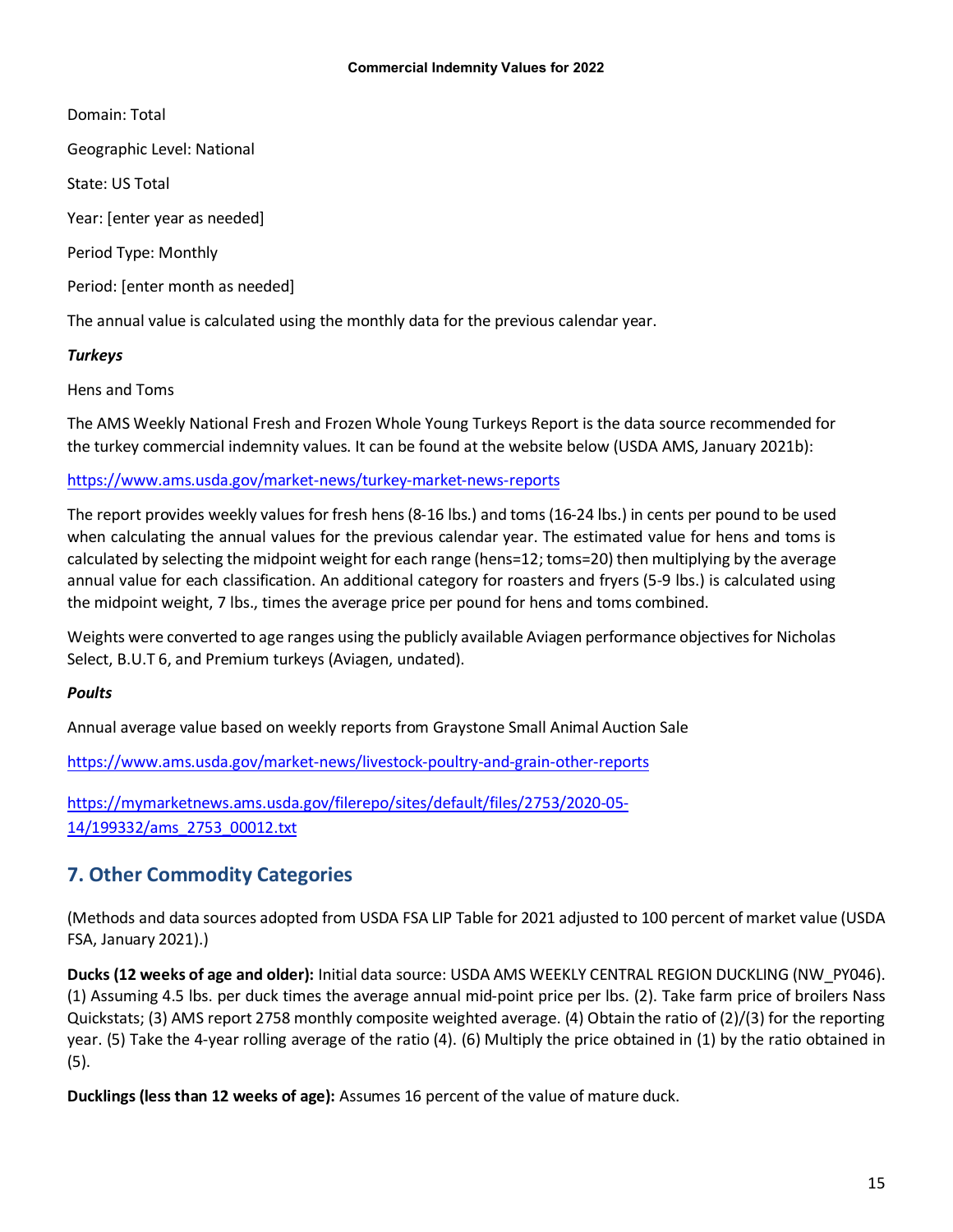**Goose (12 weeks of age and older):** Initial data source: USDA AMS WHOLESALE NEW YORK CITY GOOSE PRICE (AJ\_PY038). (1) Assuming 12lbs. per goose times the average annual mid-point price per lbs. (2). Take farm price of broilers NASS Quickstats; (3) AMS report 2758 monthly composite weighted average (4) Obtain the ratio of (2)/(3) for the reporting year. (5) Take the 4-year rolling average of the ratio (4). (6) Multiply the price obtained in (1) by the ratio obtained in (5).

**Gosling (less than 12 weeks of age):** Assumes 21 percent value of mature goose.

**Deer, Caribou & Reindeer:** Initial public data source: None. Adjusts the FSA LIP payment rate of the previous year by the year-over-year value change in adult beef (cull) cow (see Beef Cattle section above).

**Elk:** Initial public data source: None. Adjusts the FSA LIP payment rate of the previous year by the year-over-year value change in adult beef (cull) cow (see Beef Cattle section above).

**Equine:** Initial public data source: None. Adjusts the FSA LIP payment rate of the previous year by the year-over-year value change in adult beef (cull) cow (see Beef Cattle section above).

**Alpaca:** Initial public data source: None. Adjusts the FSA LIP payment rate of the previous year by the year-over-year value change in adult beef (cull) cow (see Beef Cattle section above).

**Llama:** Initial public data source: None. Adjusts the FSA LIP payment rate of the previous year by the year-over-year value change in adult beef (cull) cow (see Beef Cattle section above).

**Emu:** Initial public data source: None. Adjusts the FSA LIP payment rate of the previous year by the year-over-year value change in adult beef (cull) cow (see Beef Cattle section above).

### <span id="page-21-0"></span>**References and Data Sources**

Aviagen, 2019. Ross 308 and Ross 308 FF performance objectives. [https://en.aviagen.com/assets/Tech\\_Center/Ross\\_Broiler/Ross308-308FF-BroilerPO2019-EN.pdf](https://en.aviagen.com/assets/Tech_Center/Ross_Broiler/Ross308-308FF-BroilerPO2019-EN.pdf)

Aviagen, undated. Nicholas Select, B.U.T 6, and Premium turkey performance objectives. [https://www.aviagenturkeys.us/uploads/2021/01/14/Nicholas%20Comm%20Perf%20Obj%20Select.pdf](https://gcc02.safelinks.protection.outlook.com/?url=https%3A%2F%2Fwww.aviagenturkeys.us%2Fuploads%2F2021%2F01%2F14%2FNicholas%2520Comm%2520Perf%2520Obj%2520Select.pdf&data=04%7C01%7C%7C00927543fb574da2f7cf08d9efce764a%7Ced5b36e701ee4ebc867ee03cfa0d4697%7C0%7C0%7C637804492286874020%7CUnknown%7CTWFpbGZsb3d8eyJWIjoiMC4wLjAwMDAiLCJQIjoiV2luMzIiLCJBTiI6Ik1haWwiLCJXVCI6Mn0%3D%7C3000&sdata=i0HMHBfofr5NuHZ%2FdZg99LRFu%2BT3l11K3Oi15LWl6Pg%3D&reserved=0) [https://www.aviagenturkeys.us/uploads/2018/06/27/BUT%206%20Comm%20Perf%20Obj.pdf](https://gcc02.safelinks.protection.outlook.com/?url=https%3A%2F%2Fwww.aviagenturkeys.us%2Fuploads%2F2018%2F06%2F27%2FBUT%25206%2520Comm%2520Perf%2520Obj.pdf&data=04%7C01%7C%7C00927543fb574da2f7cf08d9efce764a%7Ced5b36e701ee4ebc867ee03cfa0d4697%7C0%7C0%7C637804492286874020%7CUnknown%7CTWFpbGZsb3d8eyJWIjoiMC4wLjAwMDAiLCJQIjoiV2luMzIiLCJBTiI6Ik1haWwiLCJXVCI6Mn0%3D%7C3000&sdata=APtWtk%2B%2FEO232jQ3HlYFUXLQN%2FXvk3fSQsJbu1oulJw%3D&reserved=0) [https://www.aviagenturkeys.us/uploads/2021/08/11/Premium%20Commercial%20Performance%20Objectives.pdf](https://gcc02.safelinks.protection.outlook.com/?url=https%3A%2F%2Fwww.aviagenturkeys.us%2Fuploads%2F2021%2F08%2F11%2FPremium%2520Commercial%2520Performance%2520Objectives.pdf&data=04%7C01%7C%7C00927543fb574da2f7cf08d9efce764a%7Ced5b36e701ee4ebc867ee03cfa0d4697%7C0%7C0%7C637804492286874020%7CUnknown%7CTWFpbGZsb3d8eyJWIjoiMC4wLjAwMDAiLCJQIjoiV2luMzIiLCJBTiI6Ik1haWwiLCJXVCI6Mn0%3D%7C3000&sdata=qHqfSJHVCVrtbAUBnFZW%2BIu0JK%2BDXdYUd46oySKYIUU%3D&reserved=0)

FAO (Food and Agriculture Organization of the United Nations), 2010. Agribusiness Handbook for Poultry Meat & Eggs <http://www.fao.org/3/al175e/al175e.pdf>

Livestock Marketing Information Center (LMIC) website, accessed January 15, 2021. <https://www.lmic.info/>

Penn State (Pennsylvania State University) Extension, July 2017. Growth Charts for Dairy Heifers. <https://extension.psu.edu/growth-charts-for-dairy-heifers>

USDA AMS (United States Department of Agriculture, Agricultural Marketing Service), January 2021. Custom Reports.<https://www.ams.usda.gov/market-news/custom-reports>

USDA AMS (United States Department of Agriculture, Agricultural Marketing Service), January 2021a. Data Mart. [https://mpr.datamart.ams.usda.gov](https://mpr.datamart.ams.usda.gov/)